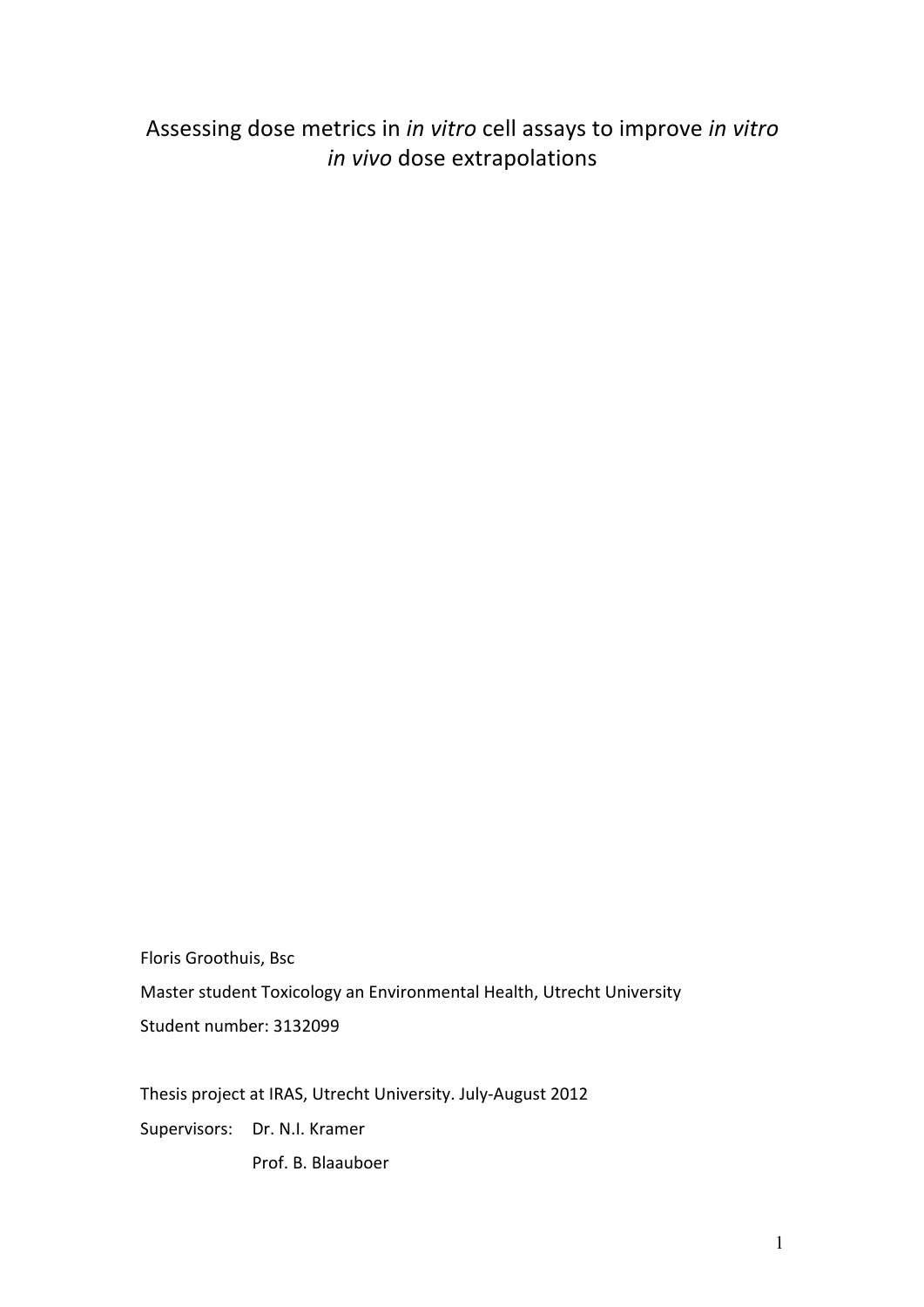### Abstract

High requirements and challenges formed by legislations like REACH and the  $7<sup>th</sup>$  amendment of cosmetics have accelerated the development of new alternative toxicology testing methods. *In vitro* cell systems combined with *in silico* methods have been deemed good alternatives for toxicology testing, aiming to reduce or even replace conventional animal toxicity experiments. Unfortunately these methods are not ready to replace animal based toxicity assays yet for several reasons. One of the issues as mainly discussed in this thesis, is the lack of a standardised dose metric for use in dose-response relationships that are to be extrapolated f om *in vitro* cell systems to *in vivo*. Often total or nominal concentrations are used to express *in vitro* derived toxicity while these do not account for possible reductions in bioavailability, thus reducing the biologically effective dose through evaporation, binding to well plastic, serum, cell membranes etc. Differences in exposure media between in vitro assays and between *in vitro* and *in vivo*, may cause differences in the biologically effective dose even though nominal concentrations are equal. This can subsequently lead to different predictions of *in vivo* responses. Therefore this thesis discusses numerous alternative dose metrics available that may be used to improve the *in vivo* predictions. It is recommended to first choose the right external dose metric, either nominal or freely dissolved based on the physiological parameters of the test compound. Additionally, a choice can be made for an internal concentration, closer to the target site to improve the extrapolation of *in vitro* effect concentrations to equivalent *in vivo* doses. Finally the chosen metric can be integrated (AUC) or weighted (TWA) in the case of prolonged exposure and depending on the mechanisms of action. Further research needs to focus on whether internal concentrations are truly worth measuring and what cut-off value in bioavailability reduction should be used to choose between either free or nominal concentrations.

Abbreviations: ADI (accepted daily intake), ADME (absorption distribution metabolism and excretion), AUC (area under the curve), TWA (time weighted average), BED (Biologically effective dose), LOAEL (lowest observed effect level), NOAEL (no observed effect level), ITS (Integrated testing strategy), MeOA (mechanism of action), MoOA (mode of action), NRC (US National Research Council), PBPK (pharmacokinetic (modelling)), QSAR (Quantitative structure activity relationship), QIVIVE (quantitative *in vitro in vivo* extrapolation)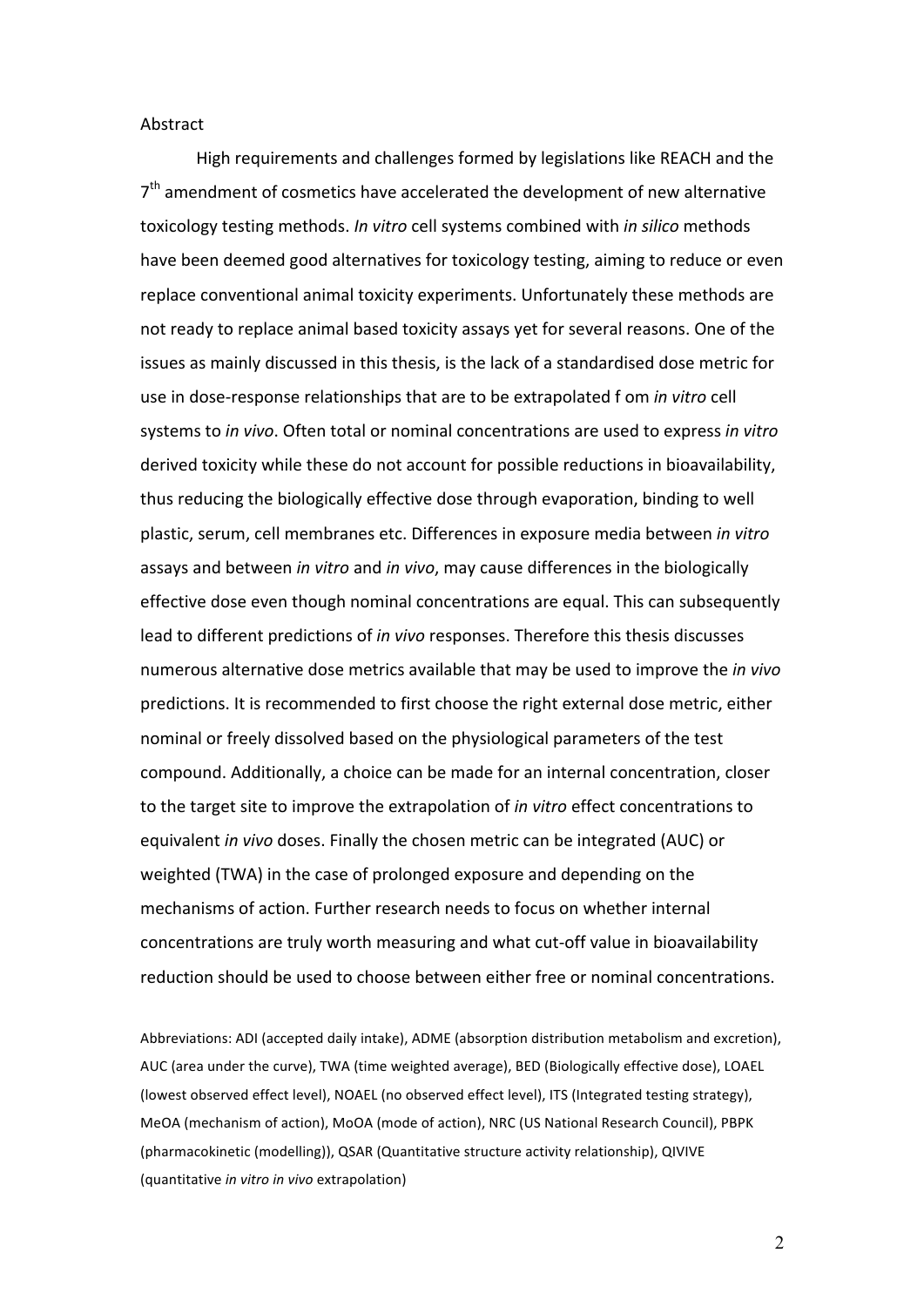#### Introduction

The regulation of the EU under the name REACH, Registration, Evaluation, Authorisation and Restriction of Chemicals<sup>1</sup> have been estimated by Hartung and Rovida (2009), to require more than 54 million animal vertebrates and over 9 billion Euros in a best case scenario<sup>2</sup>. The estimations calculated for a ten year period, were rejected by the European Chemical Agency in a press release<sup>3</sup>. However, other earlier external estimates also predicted higher requirements than the 9 million animals needed as initially thought<sup>4, 5</sup>. In any case, when considering the probable underestimated costs, the challenge is clearly very large to live up to, and alternative (high throughput) methods will need to be developed for chemical testing and legislation. REACH, together with other regulations like the  $7<sup>th</sup>$  amendment for cosmetics<sup>6</sup>, strengthened the call to reduce traditional animal toxicity testing.

The discussion about the use of non-animal alternatives in toxicology is long on going. In 1959 Russel and Burch presented the concept of the three R's, the Replacement, Reduction and Refinement of animal tests<sup>7</sup>, which was mostly based on ethical concerns. Currently, the call for alternatives is not only driven by animal welfare considerations, but also largely by the shortcomings of the conventional methods to cope with the large amount of chemicals that need to be tested. Furthermore, there are some scientific arguments to look for alternatives. As an example, there are uncertainties in toxicity prediction towards low-exposed humans, based on the toxicity observed in a few animals with differing toxicokinetic and toxicodynamic profiles. Such arguments were reiterated in the well-received report by the U.S. National Research Council (NRC) titled "Toxicity testing in the  $21<sup>st</sup>$ century: A vision and a strategy"  $8$ .

Unfortunately, current alternative methods such as *in vitro* cell assays and physiologically based pharmacokinetic (PBPK) models, or a combination of these, are not ready to replace the animal based testing methods for a number of reasons. One reason is the uncertainty associated with extrapolating *in vitro* effect concentrations to equivalent toxic doses in animals and humans. Regularly, the dose metric used to construct dose-response relationships *in vitro*, is simply the amount of compound added divided by the volume of the exposure medium, often referred to as the nominal concentration. This dose metric may greatly overestimate the actual effect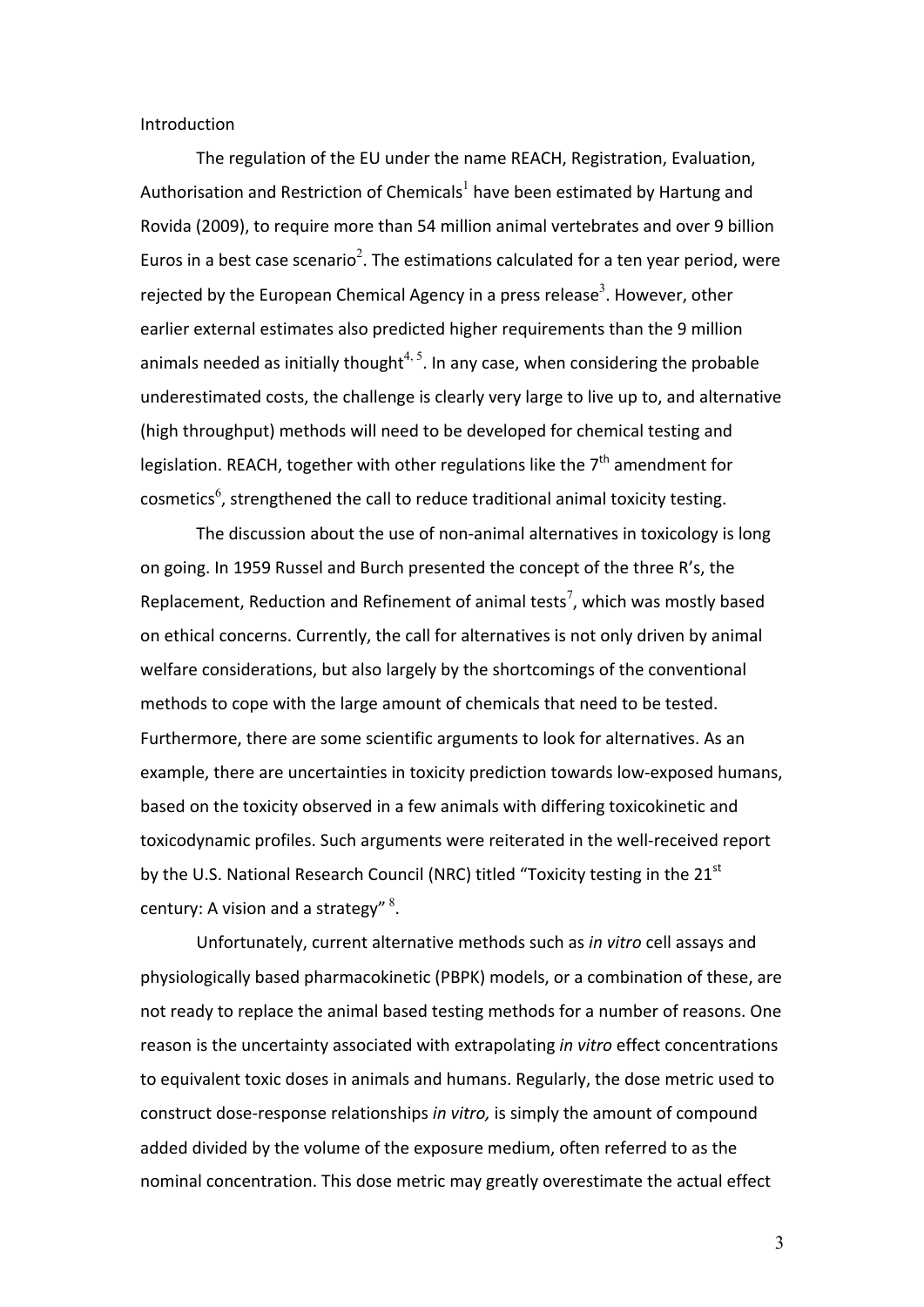concentration, because no account has been made for a possible reduction in biologically effective dose (BED) due to chemical binding to e.g. (serum) protein, lipids, cell membrane, and well wall plastic<sup>9-14</sup>(figure 1). The BED refers to the bioavailable concentration that causes the toxic effect<sup>15</sup>. This is an important concept to consider because the fraction of a chemical that is bound, is not able to exert its toxic action<sup>14</sup>. In addition, a further reduction of the BED is possible through loss of other processes like evaporation and metabolism<sup>16, 17</sup>. Some chemicals, with pyrene as an example, have been found to bind over 99% in a typical *in vitro* setup with only 5% serum<sup>18</sup>.



Figure 1. Representation of the processes involved influencing the bioavailability of a test compound. Reproduced with permission from Kramer *et al.*<sup>19</sup>

For the quantitative *in vitro in vivo* dose extrapolations (QIVIVE) required to replace the conventional animal based toxicity testing, a standardised, relevant toxic dose metric will be required for *in vitro* assays. This thesis therefore reviews different dose metrics applied *in vitro* and *in vivo*, and what types should be preferred for quantitative dose extrapolation purposes. For a broader perspective, mechanisms based toxicity testing is specified and conventional and alternative toxicity methods are also discussed.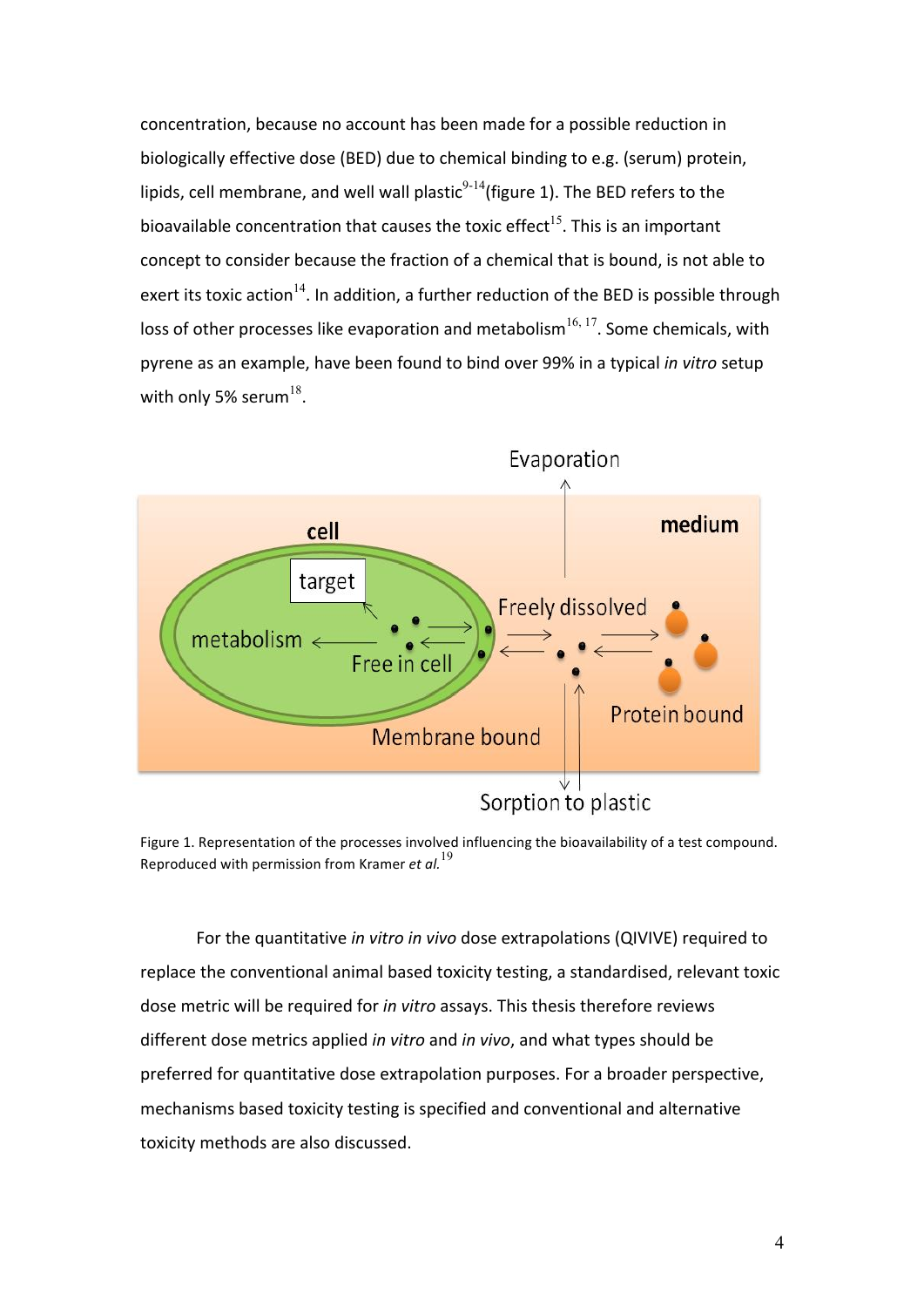#### The new mechanism based toxicity testing

In the final report of the NRC vision about toxicity testing in the  $21<sup>st</sup>$  century, a paradigm was presented to (1) achieve broad coverage of chemicals, mixtures, outcomes and life stages, (2) reduce the cost and time required for toxicity testing, (3) develop a more robust mechanistically basis for assessing health effects of environmental chemicals, and (4) minimize the use of animals in testing. Furthermore the committee foresaw that an approach using modern tools and methodologies can be used for these four main components: chemical characterisation, toxicity pathways and targeted testing, dose-response relationships and extrapolation modelling, population-based and human exposure data<sup>8</sup>.

To implement this new alternative toxicity testing scheme, it is thus believed risk assessment of chemicals should at least in part be based on the mechanisms of toxic action<sup>8, 20, 21</sup>. Modern tools would include Quantitative Structure Activity Relationships (QSARs) to characterize chemicals with their most important mechanisms and modes of action. To be more precise, a toxic mechanism of action (MeOA) refers to the biochemical process or interaction resulting in (adverse) effects<sup>22</sup>. These adverse effects of biological and physiological changes are commonly referred to as the mode of action (MoOA)<sup>22</sup>. One of the most important reasons to use the MeOA for risk assessment is that according to the NRC, knowledge about the mechanisms will be critical for accurate, quantitative prediction of hazardous exposure levels *in vivo*<sup>8</sup>. For example, the mechanisms will give information about the initial location of the adverse effects and the type of reaction, which is also important for dose metric decisions. If limited information is available on the mechanisms, the MoOA describing small, initial effects is possibly the best surrogate for MeOA. In fact, both will be necessary for dose extrapolations because an effect or MoOA is to be predicted based on the location (e.g. organ, cell type) and MeOA.

The range of mechanisms through which a compound can act is very broad. Chemicals can simply partition and accumulate in membranes, causing non-specific baseline toxicity, often referred to as narcosis<sup>22, 23</sup>. Baseline toxicity can be relatively easy predicted for neutral industrial organic chemicals by using their solubility and  $\text{QSARS}^{24}$ . If the chemical exerts a stronger effect than predicted for baseline toxicity,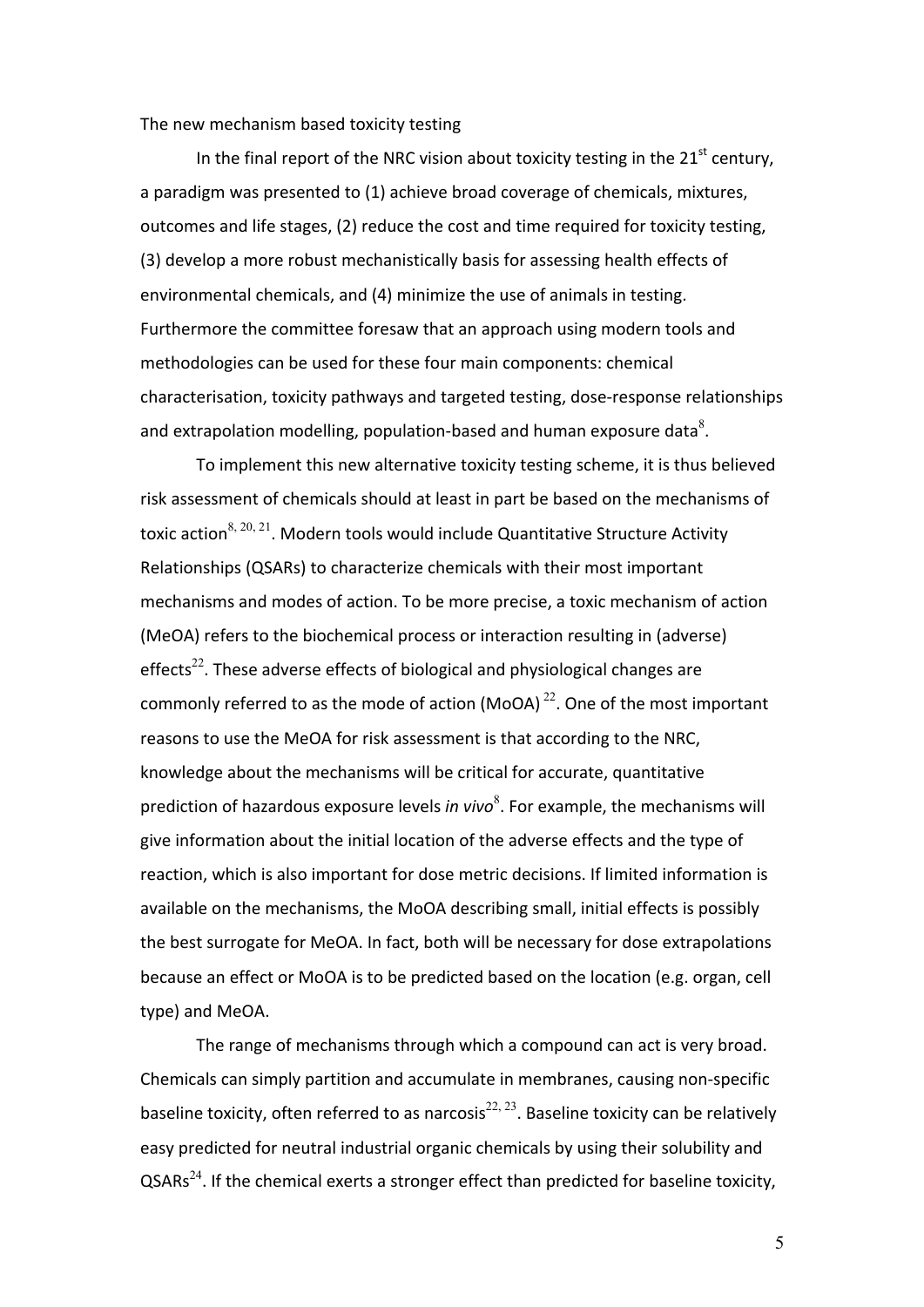the chemical also has a more specific MeOA through for example receptor binding, ionic interactions or the formation of covalent bonds. Before use in *in vitro* toxicity testing and predictive computational models, it is important that the MeOA is known because it dictates where in the body the adverse effect occurs. This has an impact on the choice of *in vitro* toxicity assays and the dose metrics that should be used as will be discussed in more detail later.

# Alternatives as replacement for animal based toxicological methods. *In vivo methods*

*In vivo* methods still dominate toxicological testing for chemical risk assessment purposes. Animals are used because they contain the complex mixture of tissues, distribution pathways and physiological reactions like humans. The processes and tissues present in animals and humans cannot be fully duplicated with *in vitro* toxicity assays and importantly, a lot of animal data and models are accepted for toxicity testing<sup>25</sup>. As an example, numerous standardized guidelines exist accepted by the Organisation of Economic Cooperation and Development (OECD) to test the potency of a chemical in various *in vivo* endpoints like eye irritation, skin sensitization, carcinogenicity and estrogenicity<sup>26-29</sup>. Most tests result in doseresponse relationships from where a no- or lowest observed effect level (NOAEL or LOAEL) is derived. These measures are subsequently used to set safe dose levels after additional safety corrections for e.g. inter and intra-species differences. A good example of a conventional animal toxicity test is the rat uterotrophic assay<sup>29-31</sup>. This test utilises either adult ovariectomized rats or immature female rats that are dosed with a potential estrogenic compound. Dosage can be for example orally, or subcutaneous and is done for three days with 24h intervals. After another 24h the rats are sacrificed and their uteruses are weighed. A dose-response curve can be constructed using the dose and percentage increased uterus weight over controls (not dosed). The percentage increase in uterus weight is a measure for estrogenicity (effect) of a compound and can be compared to references like 17β-estradiol or 17αethinylestradiol. Based on such a dose-response, threshold values are established like maximum accepted daily intakes (ADI).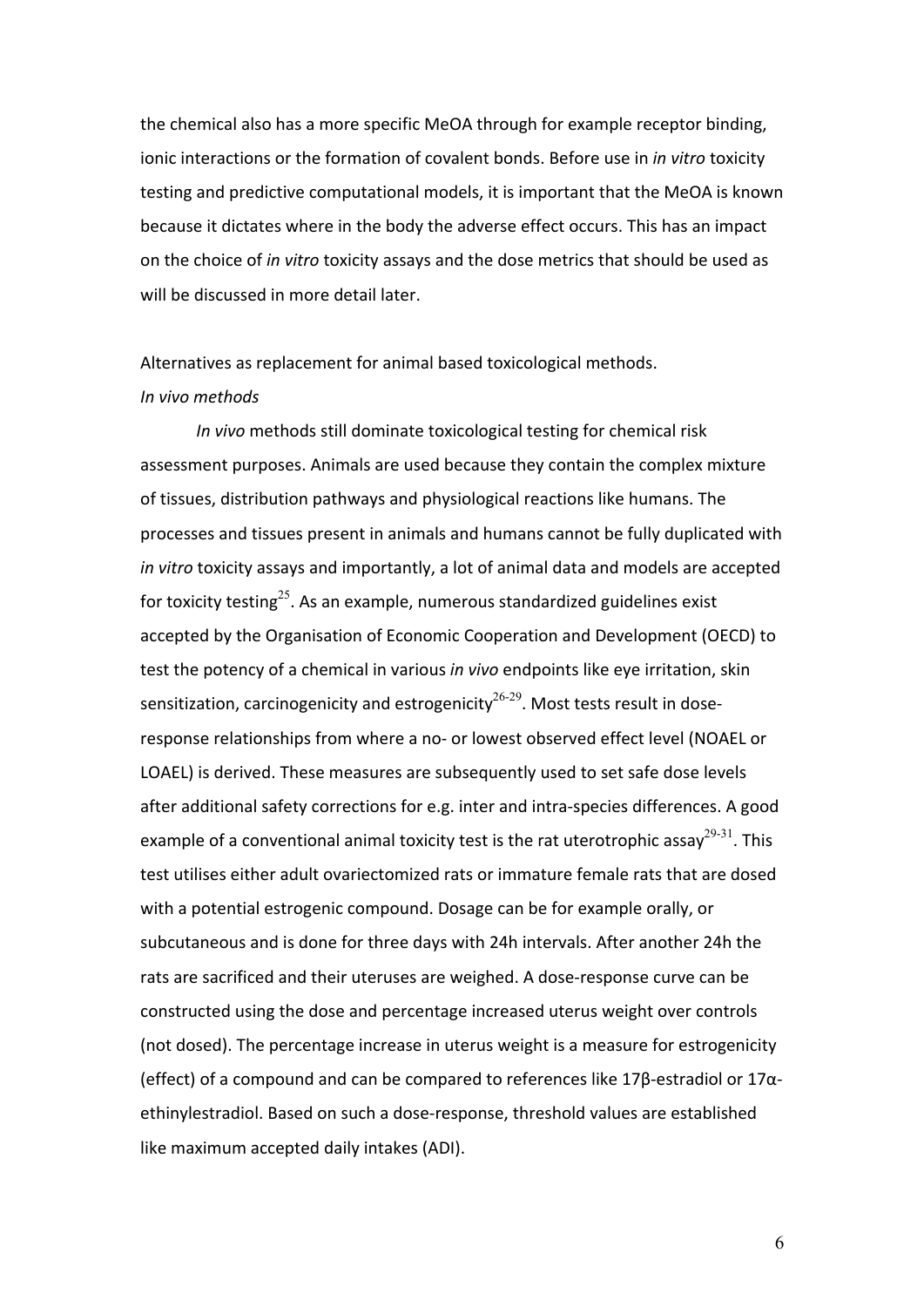Unfortunately, such conventional *in vivo* methods are costly in terms of laboratory animals, labour and finances, while throughput remains low. Ethical concerns have been the initial driving force since the 1960s to reduce, refine and replace laboratory animals in toxicity testing<sup>7</sup>. As mentioned in the introduction, there are also numerous scientific objections against the use of animal testing. For example, often the animal and human responses show some agreement, but there are many cases where the *in vivo* models fail to predict toxicity effects in humans accurately<sup>32-34</sup>. When making use of inbred strains and only a single gender, there is no proper reflection of natural variation. In addition, statistical power is frequently low due to limited animal numbers and exposure scenarios are in many cases unrealistically high<sup>20, 35</sup>. One of the major issues is that species differences, in absorption, distribution, metabolism, excretion (ADME) and toxicity characteristics, are a strong cause of uncertainty in the predictive outcome towards human toxicity. *In vivo* methods are also inadequate to study the MeOA and interactions of a chemical. This is also evident from the example of the rat uterotrophic assay as described above. The animal can be considered a black box that only gives a specific response as seen in the endpoint. However, the mechanisms occurring towards this specific endpoint are not known.

# *In vitro as part of alternative methods*

Alternative methods for toxicology testing describes a combination of tools that can be utilised as alternative for animal models. Examples of alternatives are in *vitro* cell assays and *in silico* tools like QSARs and PBPK modelling. A small list with examples of alternative methods are presented in table 1. In particular, *in vitro* assays form the centre of alternative methods as they also provide the input for *in* silico tools. *In vitro* refers to non-animal based tests, typically in glass or plastic vessels in the laboratory. An overview of numerous *in vitro* (cell based) culture tests adapted from Bhogal *et al.* can be found in table  $2^{36}$ .

Unlike most animal based models, *in vitro* tools are well suited to study the underlying mechanisms of toxicity of test chemicals<sup>20, 37</sup>. In vitro cell assays can be used to measure disturbances in toxicity pathways, like estrogen receptor activation, and construct dose-response relationships, while other assays can be used to clarify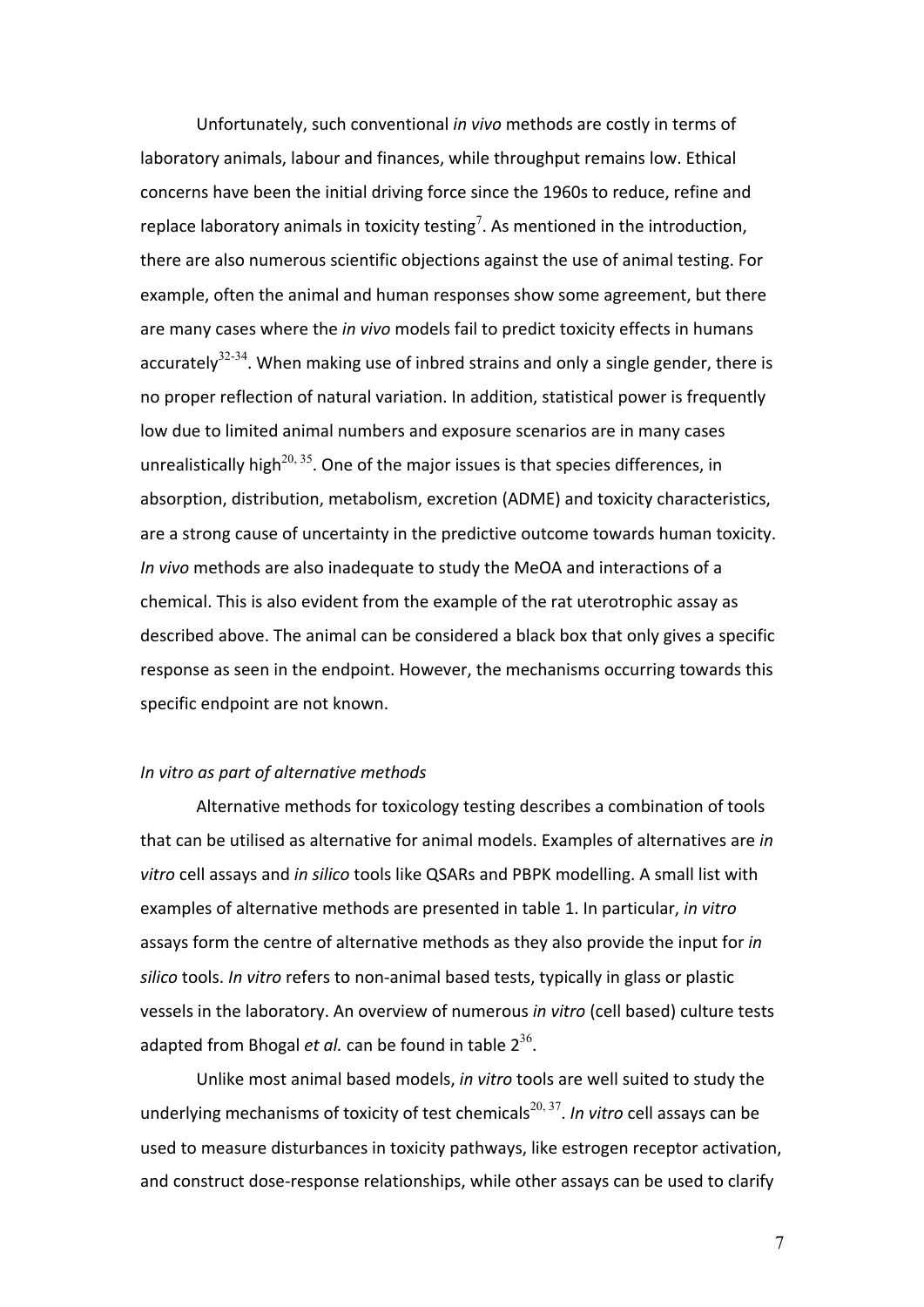the chemical properties needed for computational input. As an example, QSAR-

predicted physicochemical properties and *in vitro* derived effect concentrations may

|                                                                         | Table 1. Examples alternative methods for toxicological risk assessment                                                                                                                                                                                                                                                                                                                               |
|-------------------------------------------------------------------------|-------------------------------------------------------------------------------------------------------------------------------------------------------------------------------------------------------------------------------------------------------------------------------------------------------------------------------------------------------------------------------------------------------|
| Alternative methods                                                     | Description                                                                                                                                                                                                                                                                                                                                                                                           |
| In vitro cell and tissue                                                | Cell or tissue based in vitro assays including reporter gene assays, embryonic stem cell test, 3T3                                                                                                                                                                                                                                                                                                    |
| culture (toxicity) assays                                               | NRU phototoxicity test, isolated skin etc. See also table 2 for a broader overview. These assays can                                                                                                                                                                                                                                                                                                  |
|                                                                         | be used to establish dose-response relationships for relevant cell/tissue types.                                                                                                                                                                                                                                                                                                                      |
| In vitro characterisation<br>assays                                     | A term for in vitro test systems that measures chemical characteristics like hydrophobicity or<br>metabolism. These are assays to estimate ADME characteristics. An example would be using<br>proteins, microsomes or liver cells to measure intrinsic clearance and metabolite formation.<br>Another example is the octanol-water partitioning test to measure hydrophobicity (Log <sub>kow</sub> ). |
| <b>Omics</b>                                                            | Tests changes in omics e.g. Metabolomics, proteomics and is based on the consensus that a<br>toxicant changes the state of the metabolome, proteome etc. Can be used as sensitive biomarkers<br>for disturbances in toxicological pathways and early detection of (mechanisms) of toxicity                                                                                                            |
| <b>Quantitative Structure</b><br><b>Activity Relationship</b><br>(QSAR) | Models that attempt to relate 3D structure, solubility, molecular volume and intrinsic reactivity to<br>toxic potential in several areas like mutagenic, skin etc. With these models one can find possible<br>MeOA and MoOA.                                                                                                                                                                          |
| <b>Phyiologically Based</b><br><b>Pharmacokinetic Models</b><br>(PBPK)  | Models the (internal) target dose in relation to external amounts. Basically it models ADME, based<br>on literature and computational results, leading to dose estimations in different compartments of<br>the body. These concentration estimations are then used for risk assessment.                                                                                                               |
| Pharmacodynamic<br><b>Models</b>                                        | Models the effect over time of a chemical based on for example the mechanisms. These models<br>can e.g. be used to estimate if irreversible or accumulative damage will occur during a certain<br>exposure period leading to adverse effects.                                                                                                                                                         |

subsequently serve as input into PBPK models to simulate human equivalent toxic doses. In one study, scientists extrapolated dose-response relationships and  $EC_{10}$ values for several glycol ethers to rats and humans using a PBPK model<sup>38</sup>. Interestingly, they did not only measure toxicity of the parent compound, but also of the toxic metabolites in the *in vitro* embryonic stem cell test, which served as endpoint for developmental toxicity. The doses at 10% of the maximum effects (EC<sub>10</sub>) obtained in the *in vitro* embryonic stem cell test were used as input in a PBPK model. These EC<sub>10</sub> values provided the *in vivo* internal peak dose to predict the related external dose of the parent compound with the PBPK model. Differences between modelled and measured external  $EC_{10}$  of the parent compound in rats varied between a factor 0.2-6. As discussed by the authors, one of the weaknesses of the extrapolation was the *in vitro* embryonic stem cell test endpoint of cardiomyocyte differentiation, not reflecting the broader *in vivo* developmental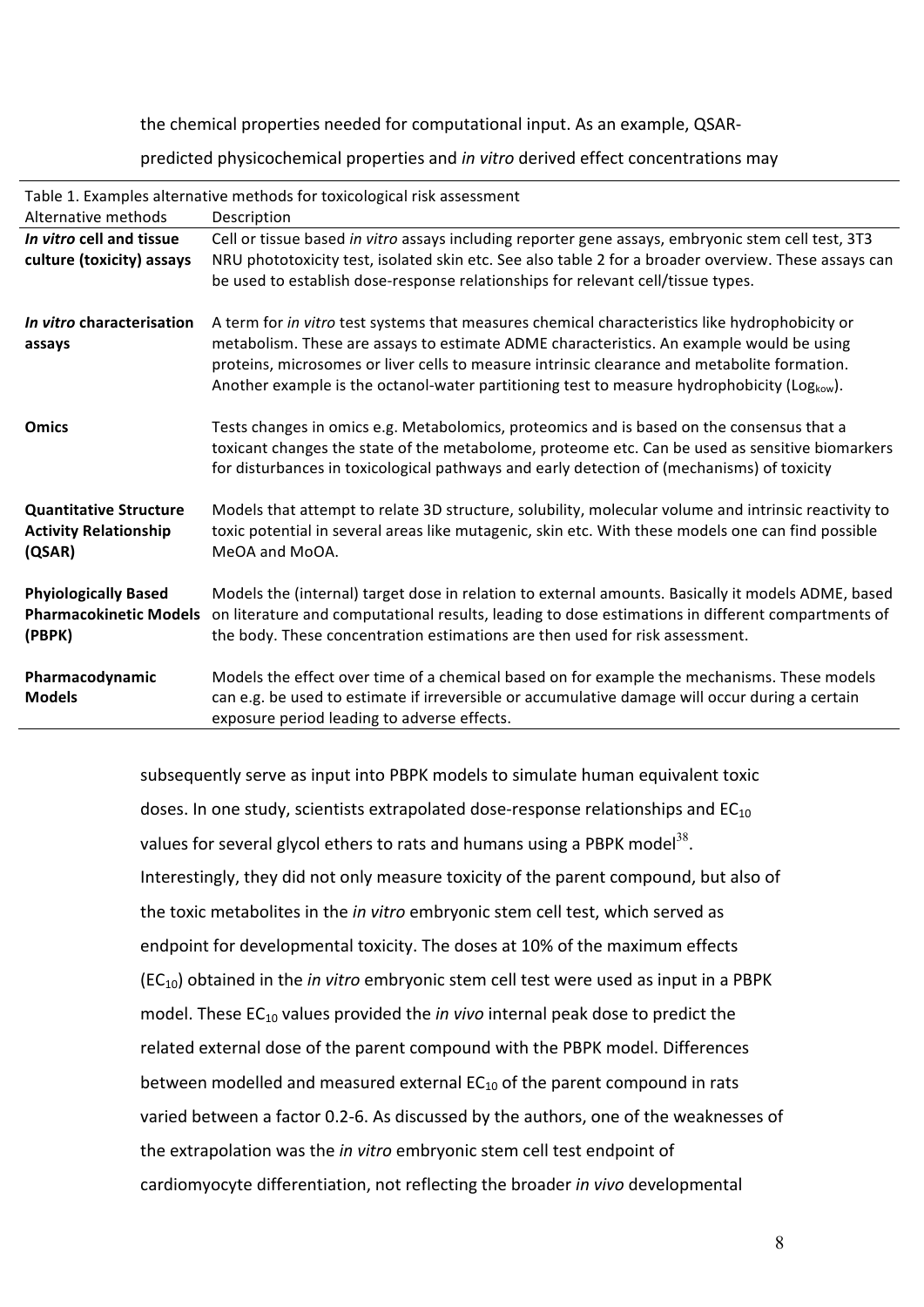endpoint accurately. A similar study, based on the same *in vitro* assay also found they could predict in vivo effect levels quite well with the exception of one compound<sup>39</sup>. These studies show the potential of QIVIVE and toxicity testing based on alternative methods in the near future.

| System<br><b>Primary cultures</b>      | Table 2. Advantages and Disadvantages of several types of tissue culture systems in vitro. Adapted from Bhogal et $\overline{al.^36}$<br>Advantages                                                                                                                                                                                           | Disadvantages                                                                                                                                         |
|----------------------------------------|-----------------------------------------------------------------------------------------------------------------------------------------------------------------------------------------------------------------------------------------------------------------------------------------------------------------------------------------------|-------------------------------------------------------------------------------------------------------------------------------------------------------|
|                                        |                                                                                                                                                                                                                                                                                                                                               |                                                                                                                                                       |
|                                        | Obtainable from various target tissues; can retain in vivo<br>tissue-specific characteristics                                                                                                                                                                                                                                                 | Short in vitro lifespan; progressively lose in vivo<br>properties; prone to contamination                                                             |
| <b>Monolayers and</b><br>mono-cultures | Can be grown to confluency and subcultured; can be used<br>as barrier models; used to quantify cell<br>proliferation/growth; suitable for genetic manipulation                                                                                                                                                                                | Limited interactions between cells; absence of other<br>cell types, nervous, immune and endocrine systems                                             |
| Co-cultures                            | Involve more than one cell type, so resemble in vivo<br>situation more closely (e.g. blood-brain barrier)                                                                                                                                                                                                                                     | Some cell combinations are incompatible with each<br>other in culture; complicated/conflicting cell culture<br>requirements                           |
| <b>Continuous cell</b><br>lines        | Readily available and reproducible source of cells; avoids<br>repeated cell isolation from animals or humans                                                                                                                                                                                                                                  | properties induced by culture conditions; enter<br>senescence and decline after a certain number of<br>population doublings                           |
| Genetically                            | Generated by transforming cells with foreign DNA; DNA<br>engineered cell lines can confer cell line stability; DNA might encode structural<br>or functional proteins; used to create polymorphic cell line<br>batteries                                                                                                                       | Techniques are specialized; methods do not always<br>lead to permanent changes; limited potential for<br>altering cellular features                   |
| <b>Immortalized cell</b><br>lines      | Generated from human/animal cells by introducing<br>oncogenes/telomere-controlling DNA; cells have cell line<br>longevity but can retain tissue-type specific features                                                                                                                                                                        | The immortalization techniques are specialized; there is<br>not always permanent immortalization                                                      |
| <b>Stem cells</b>                      | Cells are able retain their stem cell capacity and to<br>differentiate into many cell types                                                                                                                                                                                                                                                   | Limitations on cell types that can be generated; some<br>animal species/strain limitations; ethical problems<br>when using human embryonic stem cells |
| <b>Tissue slices</b>                   | Represents complexity of the organ; cellular contacts<br>retained; useful for inter-species comparisons; many<br>organs from same donor can be obtained; histological and<br>biochemical tests possible; slices from different organs can<br>be co-cultured; regional effects in same organ are<br>particularly useful for metabolism studies | Difficult to produce reproducibly; exposure and activity<br>of cells in slices can vary; limited in vitro lifespan                                    |
| Organotypic<br>cultures                | Multi-layered and spatially differentiated; exhibit cellular<br>communication; good retention of in vivo physiology; can<br>be generated from primary/immortalized cells; proprietary<br>models available                                                                                                                                     | Correct culture conditions can be difficult to define;<br>batch variation of propriety models; limited in vitro<br>lifespan                           |
| <b>Perfused cultures</b>               | Applicable to a variety of the systems above; perfusion<br>restores media and removes metabolites; allows cells to<br>grow for extended periods; high cell densities possible;<br>long-term repeat exposure/recovery possible; can be used<br>for whole organs (e.g. kidney)                                                                  | Technically complex; high risk of contamination; only a<br>small number of samples can be set up; limited in vitro<br>lifespan                        |
| Reconstructed<br>tissue cultures       | Components can be controlled and varied according to<br>purpose                                                                                                                                                                                                                                                                               | Technically complex                                                                                                                                   |
|                                        | cellular interactions; particular useful for embryo toxicity<br>studies                                                                                                                                                                                                                                                                       | freshly isolated; tend to require complex perfusion<br>systems                                                                                        |
| <b>Whole organs</b>                    | Organ functions modelled closely; different cell types with                                                                                                                                                                                                                                                                                   | Tend to lose in vivo differentiation and take on new<br>Can be difficult to culture; limited culture life; must be                                    |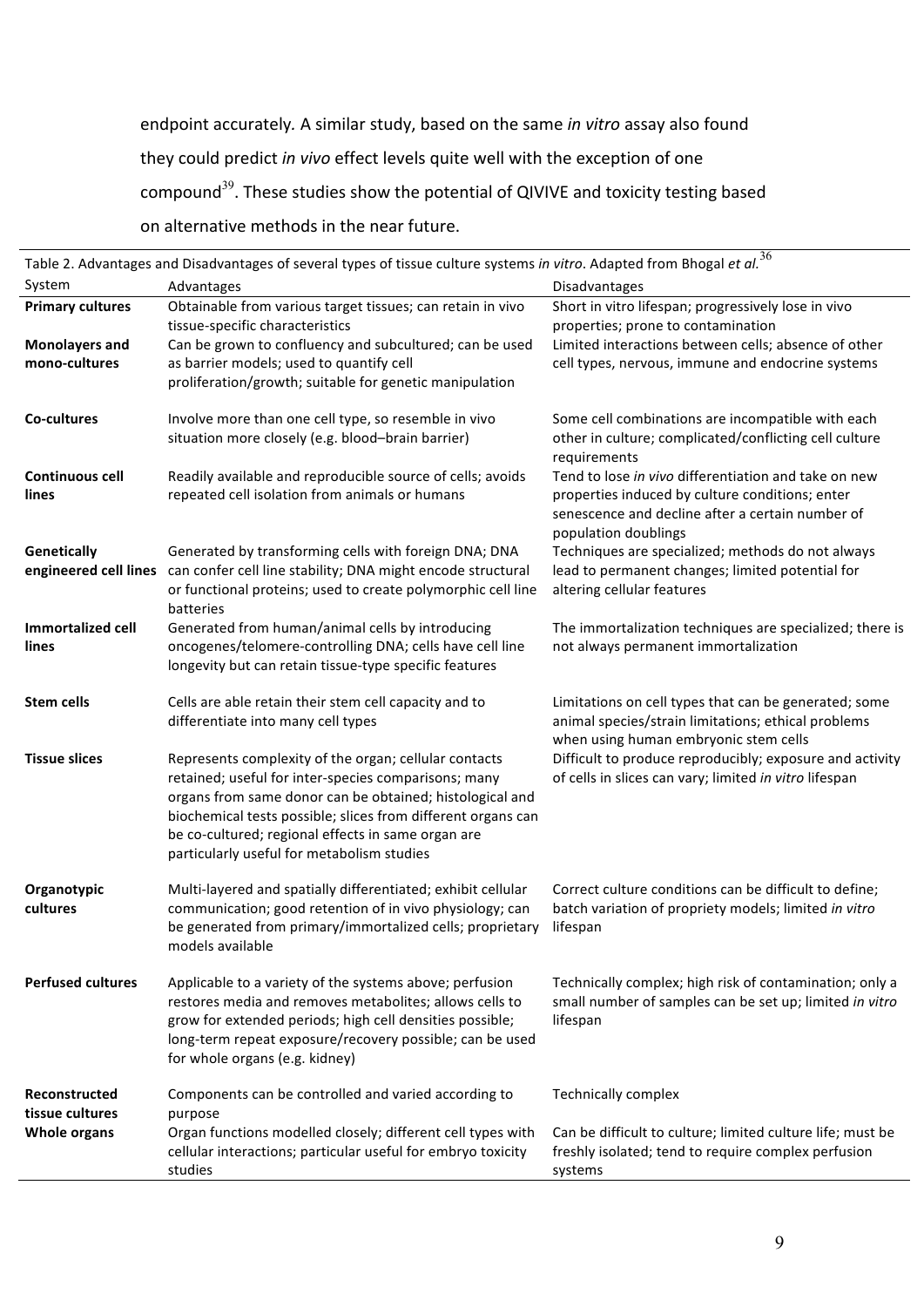Several advantages for *In vitro* tests exist over conventional animal methods (see also table 2). For example, they are rarely hampered by ethical concerns except when human embryonic stem cells are used. High throughput setups can increase testing speed and efficiency. Fortunately, there are (cell) models representing almost all tissue types from a range of animal species, including humans. These setups can be miniaturised and automatized, thus requiring very limited test substance, resources and costs. As alternative to *in vivo* toxicity assays, they can provide rapid screening tools, although unfortunately they cannot predict any *in vivo* outcome on their own. However, *In vitro* assays can be incorporated into integrated testing strategies (ITS) similarly as described above, to obtain *In vivo* prediction and reduce the need for animal testing. ITS refers to a tiered approach by which chemicals are tested using the chemical properties, QSARS, *in vitro* tests and other computational models like PBPK and pharmacodynamics modelling<sup>40</sup>.

A pilot study, using ITS on ten chemicals showed that prediction of *in vivo* outcomes on several endpoints could be obtained with varying success<sup>41</sup>. Predictions were done using QSARs, PBPK modelling and *in vitro* assays on top of already available data. These predictions were then compared with existing *in vivo* data. The predictions for dermal toxicity and acute fish toxicity, and skin and eye irritation were quite accurate  $(9/10-7/10$  correct). In contrast, acute oral toxicity and repeated dosing toxicity estimations were less precise (5/10 correct). Because only limited animal numbers would be required to confirm the ITS predictions, the approach could potentially reduce animal testing by about 38%. Notably some suggestions were made for future improvement of the method such as (1) incorporation and development of a method for metabolic clearance, (2) better estimation of uptake through the gastro-intestinal tract by either QSAR or *in vitro* methods, (3) incorporate estimations of binding to (plasma) proteins and interestingly,  $(4)$ development of a method to relate *in vitro* determined cytotoxic concentration to *in vivo* target tissue concentrations by taking into account intra-cellular concentrations and bioavailability, the point that is being assessed in this thesis.

Unfortunately, *in vitro* cell based assays are not only useful, they have some basic drawbacks as well. A major problem of regular single or e.g. co-culture cell assays is that they resemble the complex tissues and organs in the body poorly. This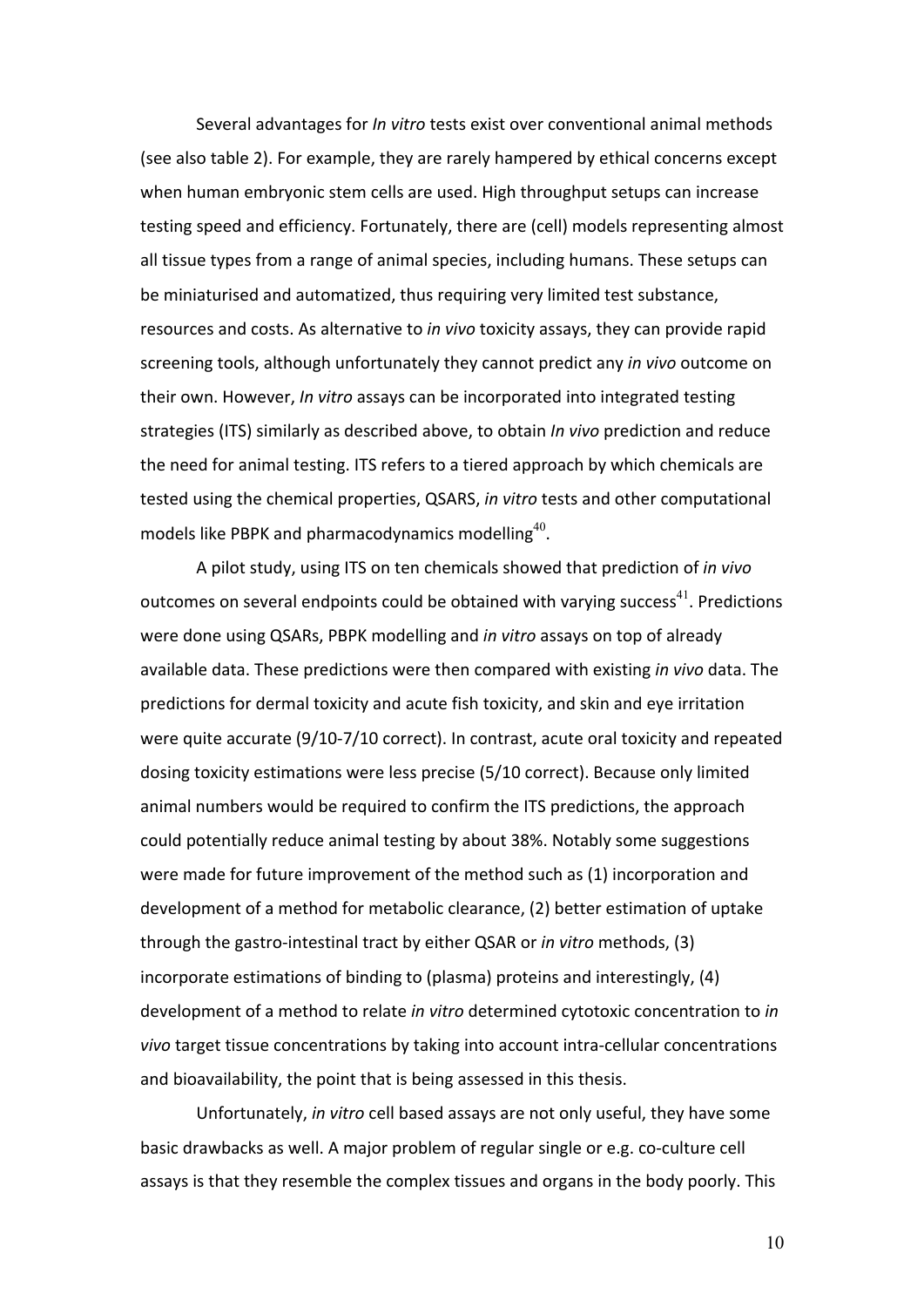is one of the important reasons such tests need to be combined in integrated testing strategies with other assays and computational tools to form a reliable alternative for animal studies. Rotroff et al. were able to improve the ToxCast screening program for prioritizing chemicals relatively easy by incorporating some ADME characteristics in the assessment<sup>42</sup>. The ToxCast program was launched to aim the limited resources available for toxicity testing at chemicals showing the strongest in *vitro* potency in a test battery<sup>43</sup>. The researchers selected 35 chemicals tested in the ToxCast program and showed they could improve the classification by incorporating metabolic clearance, plasma protein binding and actual exposure data<sup>42</sup>. Notably, two chemicals were now seen in the top of the prioritisation list while they were not previously. This study illustrates that prioritizing chemicals or risk assessment based on solely *in vitro* assays is risky and insufficient. By incorporation of a few ADME characteristics or more complex QSAR and PBPK models, predictions can be grealy improved. Other *in vitro* methods that can provide better *in vivo* resemblance are tissue slices or e.g. 3D cultures. However, these methods are much more complex and difficult to handle and obtain. Such assays are note very widely used and like single or co-cultures, they still require additional (dose) extrapolation steps.

The most common used *in vitro* single or co-culture cell assays have some additional drawbacks that include their limited resemblance of the tissue they come from because often less than 1% of a tissue actually consists of the cells under study. The other fraction comprises extracellular matrix, other cell types and for example vascular tissue (see also table 2). In a lot of cases, the cells used are immortalised to raise their resilience in culture and ease growth and passaging<sup>44</sup>. Sometimes these immortalised cells resemble the original phenotype only partially $44-46$ . In addition, cell cultures are grown in conditions that are different compared to the body on several points. For example, there is exchange of media, depletion and replacement of nutrients and there is optimisation for rapid growth<sup>20</sup>. As mentioned before, 3D cell cultures, tissue slices and other new technologies like flow through systems may be used to overcome a lot of the disadvantages listed. But again such techniques require more effort and knowledge to handle and obtain.

One issue not generally considered is the dose metric used in all types of *in* vitro assays, while it is normally essential for accurate dose-response prediction.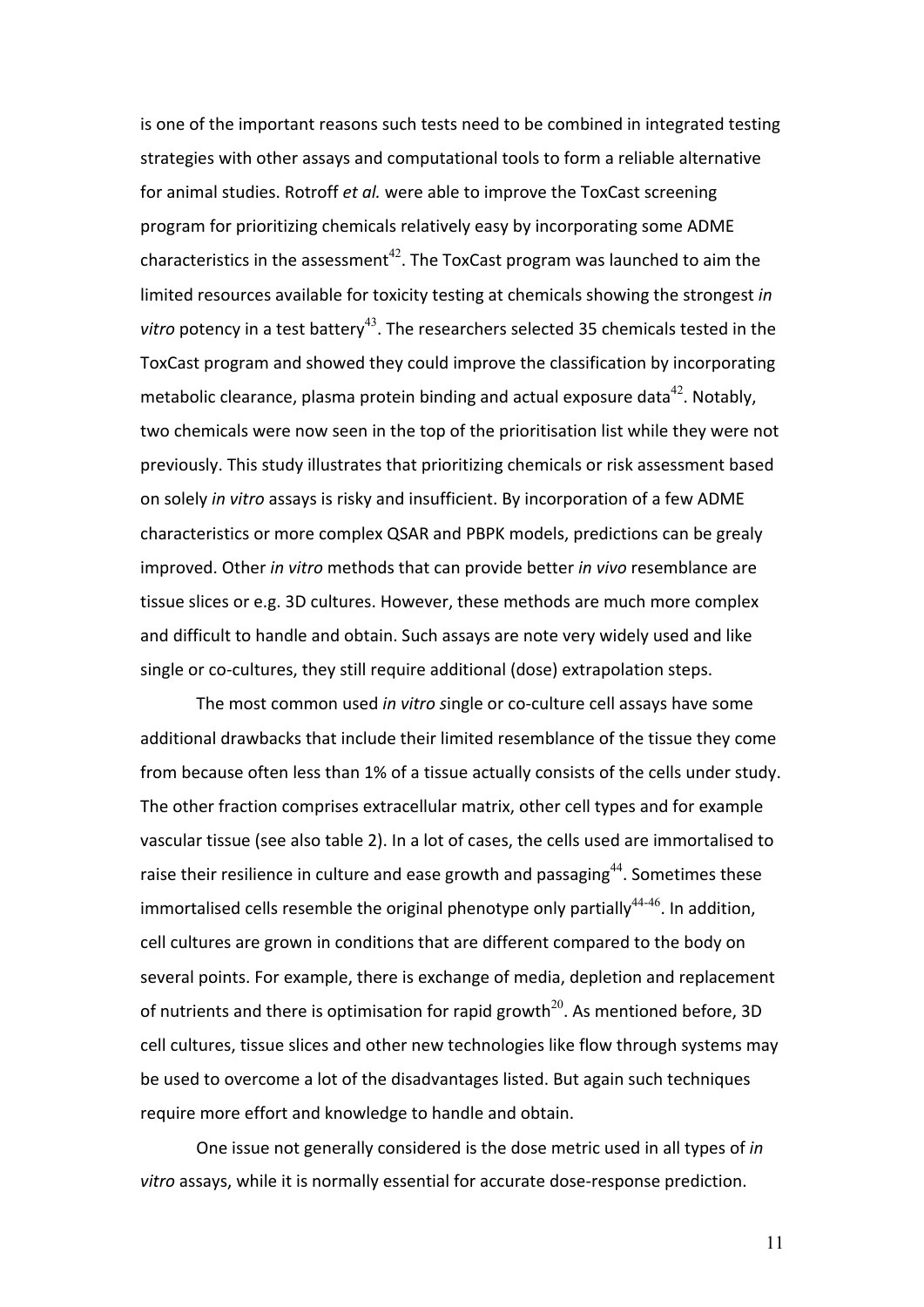Often nominal concentrations are used as exposure measure and this can lead to significant bias in effect concentrations predicted *in vivo* as is discussed in the following section. To improve the predictive value, different exposure measures should be considered depending on the MeOA.

### Dose metrics

## In vitro dose metrics: the total and nominal concentrations

Numerous dose metrics have been used in the past for different *in vitro* applications and an overview of the major groups of metrics is listed in table 3. The most commonly known are the total and nominal dose. The nominal dose is defined as the amount of chemical added to the test, divided by the volume of the test solution, while total dose is the concentration measured in the medium. A related exposure measure seen in the nanoparticle toxicology is surface area because it better explains the activity of the nanoparticles. Recently it was shown that the correlation between *in vitro* and *in vivo* improved when using exposed surface area as dose instead of nominal concentration<sup>47</sup>. This is an example of a dose metric derived from one of the major classes that are listed in table 3 because it remains a total concentration measure and can also be used in a freely available concentration. Nominal or total dose is the simplest measure for quantifying dose-response relationships or other toxicity measures, directly explaining why it is so widely used. However, the nominal dose can lead to bias of the actual dose-response relationship (see also figure 2) because it may not be directly related to the biologically effective dose (BED).

| Table 3. Overview of major dose metrics           |                                                                                                          |  |  |
|---------------------------------------------------|----------------------------------------------------------------------------------------------------------|--|--|
| Dose metric                                       | Description                                                                                              |  |  |
| Total concentration                               | Total concentration measured in the assay                                                                |  |  |
| Nominal concentration                             | Total amount of chemical added to the assay divided by the volume                                        |  |  |
| Freely available or bioavailable<br>concentration | The fraction of the concentration of a test chemical in solution that is<br>unbound or freely dissolved. |  |  |
| Internal cell concentration                       | The concentration in the cytoplasm, either free or total                                                 |  |  |
| Membrane concentration                            | The concentration in the membrane lipid fraction, either free or total                                   |  |  |
| Area Under the Curve (AUC)                        | Integrated dosage over time of on of the metrics above                                                   |  |  |
| Time Weighted Average (TWA)                       | Averaged dosage over time of one of the metrics above                                                    |  |  |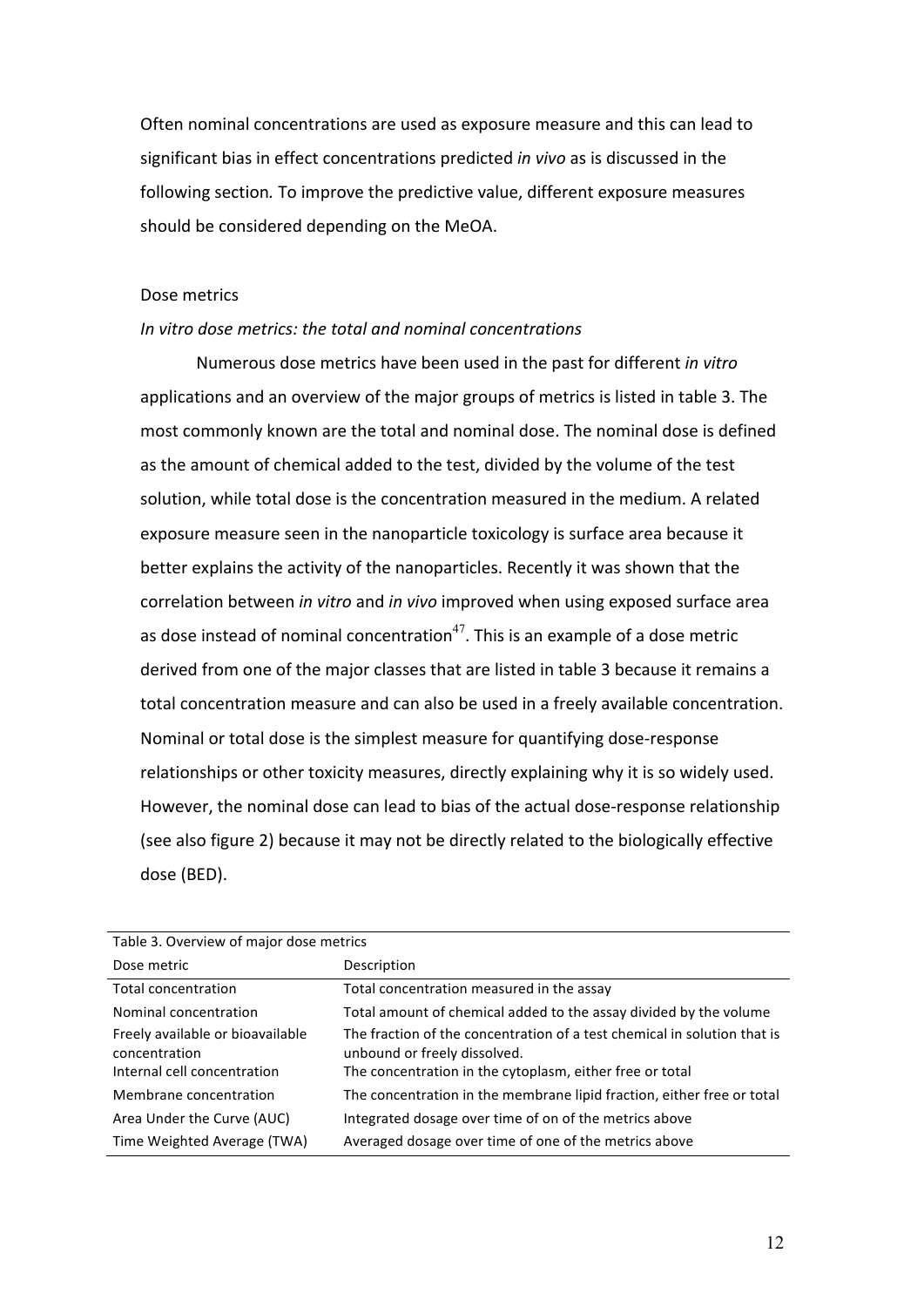

Figure 2. Representation of the difference between nominal and free concentrations and the resulting dose-responses. Adapted with permission from Escher & Hermens<sup>14</sup>.

## In vitro dose metrics: the freely available or bioavailable concentration

As aforementioned, part of the added dose can be unavailable to exert its toxic effect due to evaporation and binding to serum, cell membranes etc. In *in vitro* assays, the freely available or bioavailable concentration may be a better estimate of the BED. Heringa *et al.* showed for the first time, that the freely available concentration is a better dose metric to use for some hydrophobic chemicals in toxicological dose-response curves $^9$ . The nominal doses were shown to overestimate the dose-effect relationship, as part of the chemical is unavailable for toxic action (like in figure 2). In short, dose-response relationships based on the freely available concentration are independent of binding parameters to e.g. protein, lipids, cells, well plastic or loss through evaporation.

The importance for *in vitro in vivo* correlation becomes evident from a study by Gülden *et al*.<sup>48</sup> They were able to improve the correlation towards fish by accounting for bioavailability. Generally, fish had proven to be more sensitive than the alternative *in vitro* tests, but the relation was improved when cytotoxic free concentrations were used instead of nominal concentrations. The prediction of *in vivo* EC<sub>50</sub> values improved as was also seen in the regression slope that became very close to 1 instead of 1.27-1.43. The authors concluded the sensitivity difference was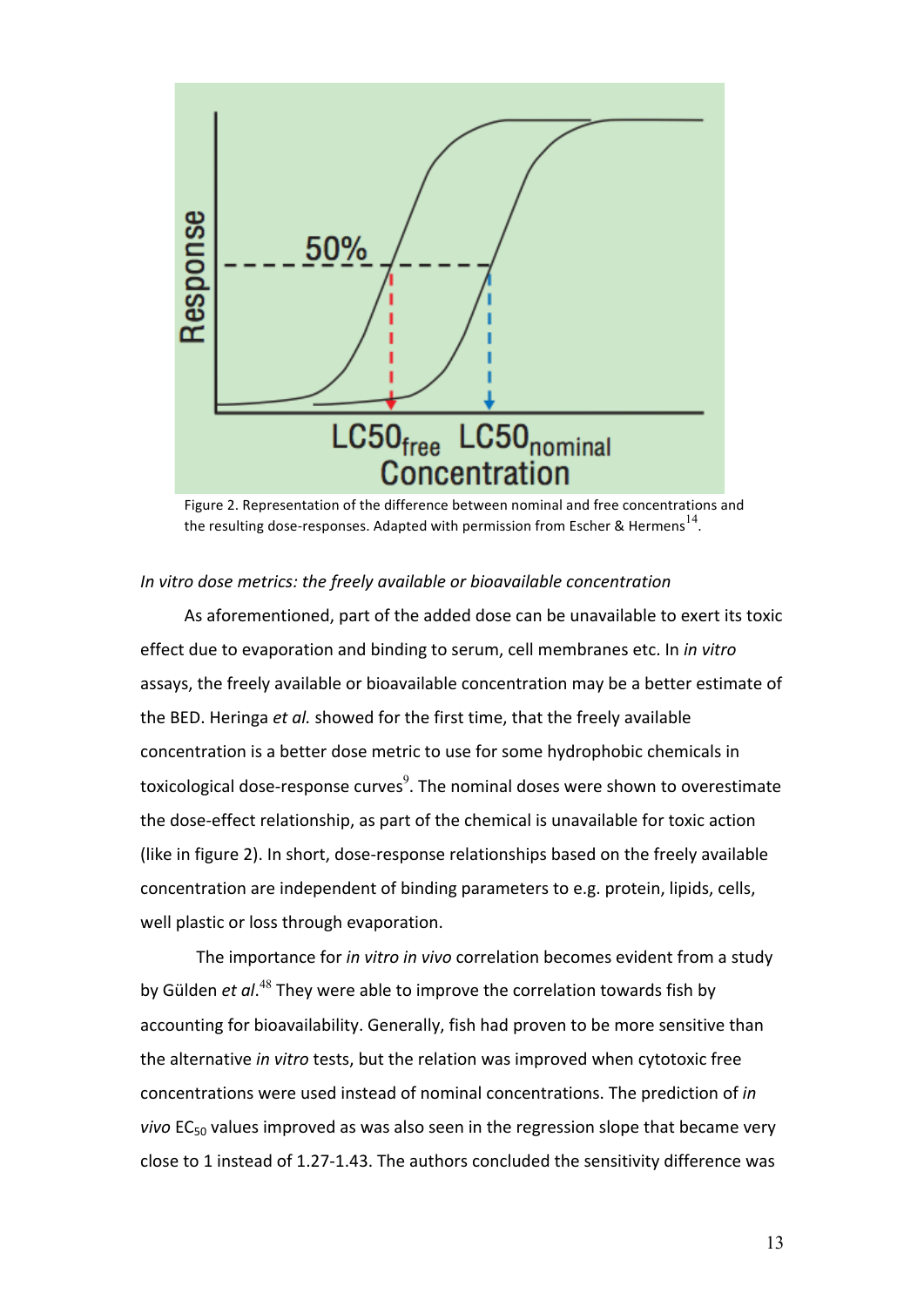at least partly explained by bioavailability *in vitro* and *in vivo*. Remaining differences may be explained by species differences (data from different fish species was used), additional binding factors (not just lipids and albumin), and the toxic MoOA in fish that may be somewhat different compared to the *in vitro* cytotoxicity endpoint. Notably, they used a model that was not validated in this study with measurements to calculate the freely available concentration.

When freely available concentrations cannot be measured due to e.g. limited resources, they can alternatively be modelled as becomes evident from the study described above. Recently Kramer *et al.* modelled and measured the freely available concentration of phenanthrene in two cytotoxicity assays based on the processes as schemed in figure  $1^{19}$ . The results indicated that the free concentration of phenanthrene, a relatively volatile and hydrophobic compound, is significantly reduced in a typical *in vitro* setup through binding to matrices such as serum protein and well plate plastic. A reduction in free concentration due to increasing serum protein levels is accompanied by an increase in the median effect concentration  $(EC_{50})$  based on nominal concentrations like in figure 2. This effect was modeled without an evaporation parameter, using the partition coefficients of the compound to assay binding components. The model mostly overestimated the effect compared to the measurements by 1-2 fold and was more accurate with a higher serum concentration. One explanation of this bias is that the model assumes a closed system, while there is no airtight system in reality. The study shows modeling is possible, although not always accurate and it remains to be tested on other types of chemicals to check if it is broadly applicable. Thus such an approach will require some additional development before it is truly useful for quantitative predictions. Nonetheless, it may be better to use a modeled free concentration for dose-effect relationships compared to nominal concentrations, where much larger biases can be expected.

Another study by Gülden *et al.* extrapolated *in vitro* EC<sub>50</sub> values to equivalent *in vivo* concentrations by correcting for binding factors such as albumin using again a model<sup>49</sup>. Unfortunately this attempt could not be validated because of the absence of human data, but the aim was more to increase the understanding of some processes involved determining extrapolated  $EC_{50}$  values. They found that for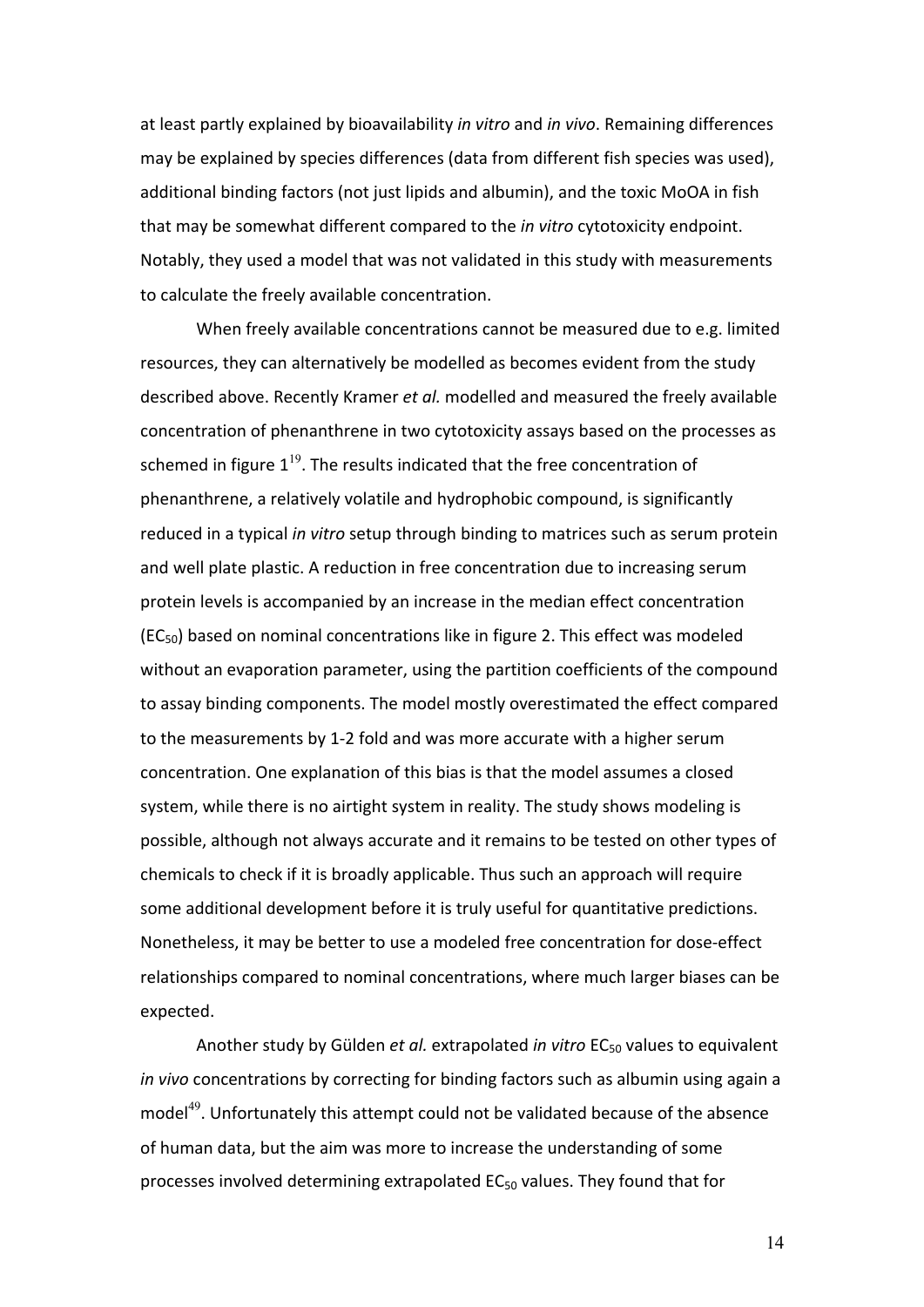compounds with low lipophilicity ( $log_{\text{Kow}}$ <2.0), bioavailability was not affected in both *in vitro* and *in vivo* serum. For more lipophilic compounds, (Log<sub>kow</sub>>2.0) additional factors like partitioning to lipids have to be taken into account, to successfully estimate equivalent serum concentrations. They also derived some general rules: if the cytotoxic concentration approaches or is higher than the binding capacity of albumin, the impact of protein binding becomes negligible. In other words, the higher the cytotoxic potency with a threshold of  $EC_{50}$ <1000 µM, the lower the deviation between direct  $EC_{50}$  values and  $EC_{50}$  equivalent serum values (corrected for binding factors). Notably no account was made for other binding proteins apart from albumin or other factors that decrease bioavailability such as well plastic binding and evaporation. Additionally the model was again not validated by measuring the freely available concentrations.

## Techniques to measure and stabilise the bioavailable concentrations

Although use of the freely available concentration will lead to more accurate dose-effect relations for a lot of chemicals as is evident from the studies described above, it is not widely used due to the difficulty and required effort needed to measure freely dissolved concentrations. As alternative it is also possible to model such concentrations as done in the studies by Gülden *et al.*<sup>48, 49</sup> To measure protein or serum binding, several widely applied techniques exist such as equilibrium dialysis or ultrafiltration. Unfortunately these techniques require significant effort and time to perform and as alternative, a limited number of laboratories apply solid phase micro extraction (SPME) to measure freely available concentrations. This technique uses a small solid phase, often a fibre, to which chemicals can bind in the medium. The amount bound to the solid phase fibre will reach an equilibrium state with the amount remaining freely available in the solution. If the ratio between the fibre concentration and the solution is preliminary determined, one can calculate the freely dissolved concentration from the measured fibre concentration. Because the volume of a typical solid phase fibre is small, it also has the advantage not to alter the concentration in the water. The extraction can therefore take place during the experiment if less than 5% of the chemical present is extracted. This variation of the SPME technique is called negligible SPME or nd-SPME $^{50}$ .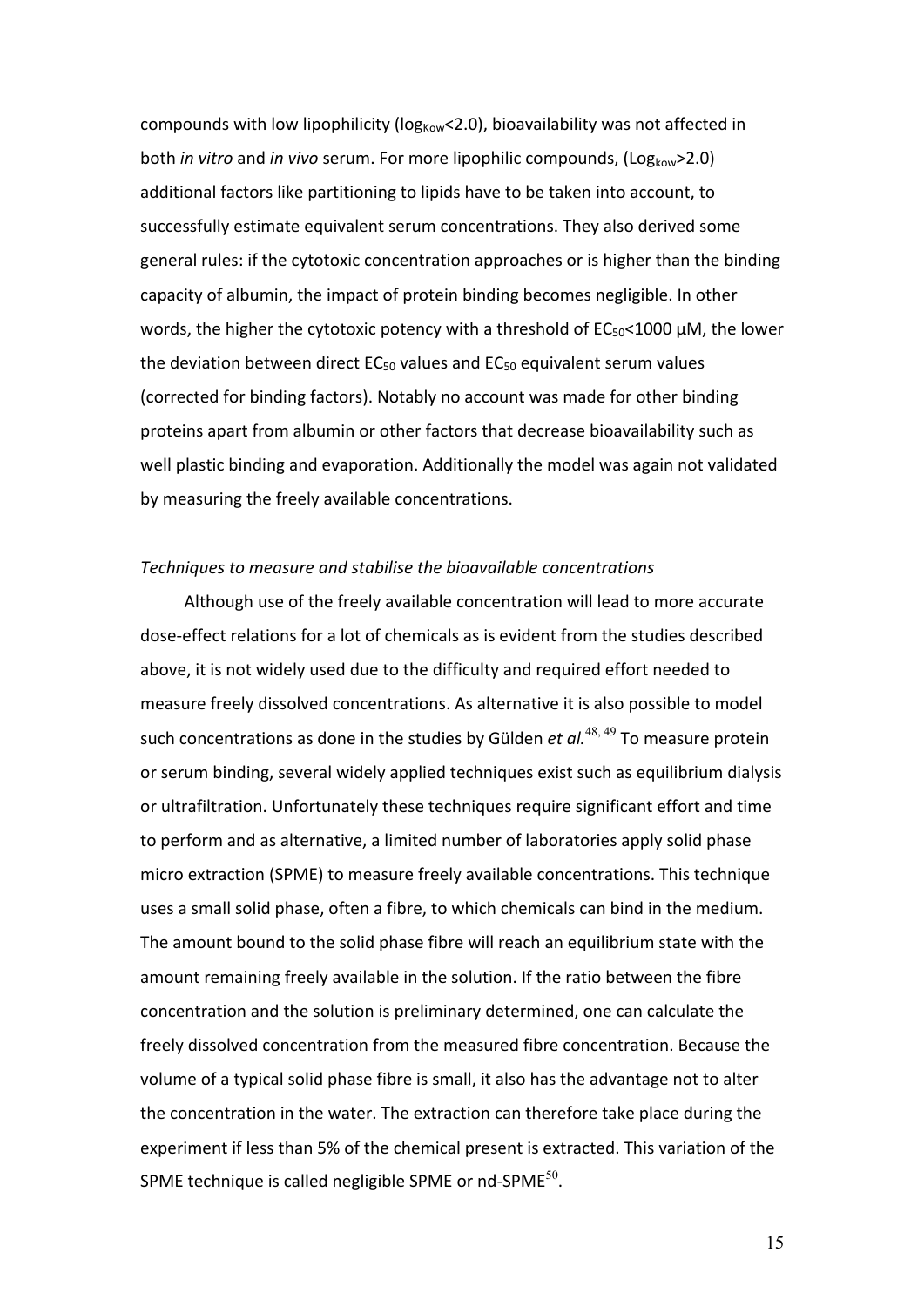Freely available concentrations have the additional advantage they can still be used when there is a decline of concentration in the test system due to e.g. evaporation or metabolism. The freely available concentration remains useful in such a scenario because it can be kept constant using a partition controlled dosing system<sup>51</sup>. Such a system works by loading the test chemicals on a solid (polymer) phase that like SPME phases will obtain equilibrium with the test solution. The solid phase can be used as reservoir to replenish the loss of chemicals through e.g. evaporation. In short, this is a useful technique to keep the freely available concentration constant and obtain a more robust dose-response relationship for chemicals that bind, evaporate or are metabolized.

# *Prolonged exposure metrics*

In case of prolonged exposure, the area under the curve (AUC) or sometimes time-weighted average (TWA) is used. Time weighted averages are total added doses divided by the time period of dosing and is often used in carcinogenic risk assessment, as well as dose-response relationships to estimate lifetime risks $^{15}$ . The AUC is the integrated dose over time and is also used for prolonged exposures because it is more valuable than a numerical estimate of exposure<sup>15</sup>. AUC and TWA measures can be based on total concentrations, but also on different dose metrics. Gülden *et al.* used AUC measures based on nominal concentrations to quantify exposure of changing  $H_2O_2$  concentrations over time<sup>17</sup>. The aim of the study was to study the impact of different cell concentrations in the assay. While the AUC was kept constant with different tests, the  $EC_{50}$  values varied due to different metabolic capacity of varying amount of cells in the tests. More cells meant higher metabolic capacity and lower  $EC_{50}$ 's, directly illustrating one factor that can have an influence on the dose-response relationship: cell concentration. It is an important factor that is normally overlooked when using only nominal concentrations, unless specifically investigated. The AUC measure in this study was very effective because the  $H_2O_2$ toxicity can be viewed as mostly irreversible, resulting in an increase in effect over time. Therefore this study also illustrates the effectiveness of the AUC with reactive chemicals for short  $(<24h)$  time periods. This is therefore also an example on how the MeOA can be used to determine the right dose metric. When reactive chemicals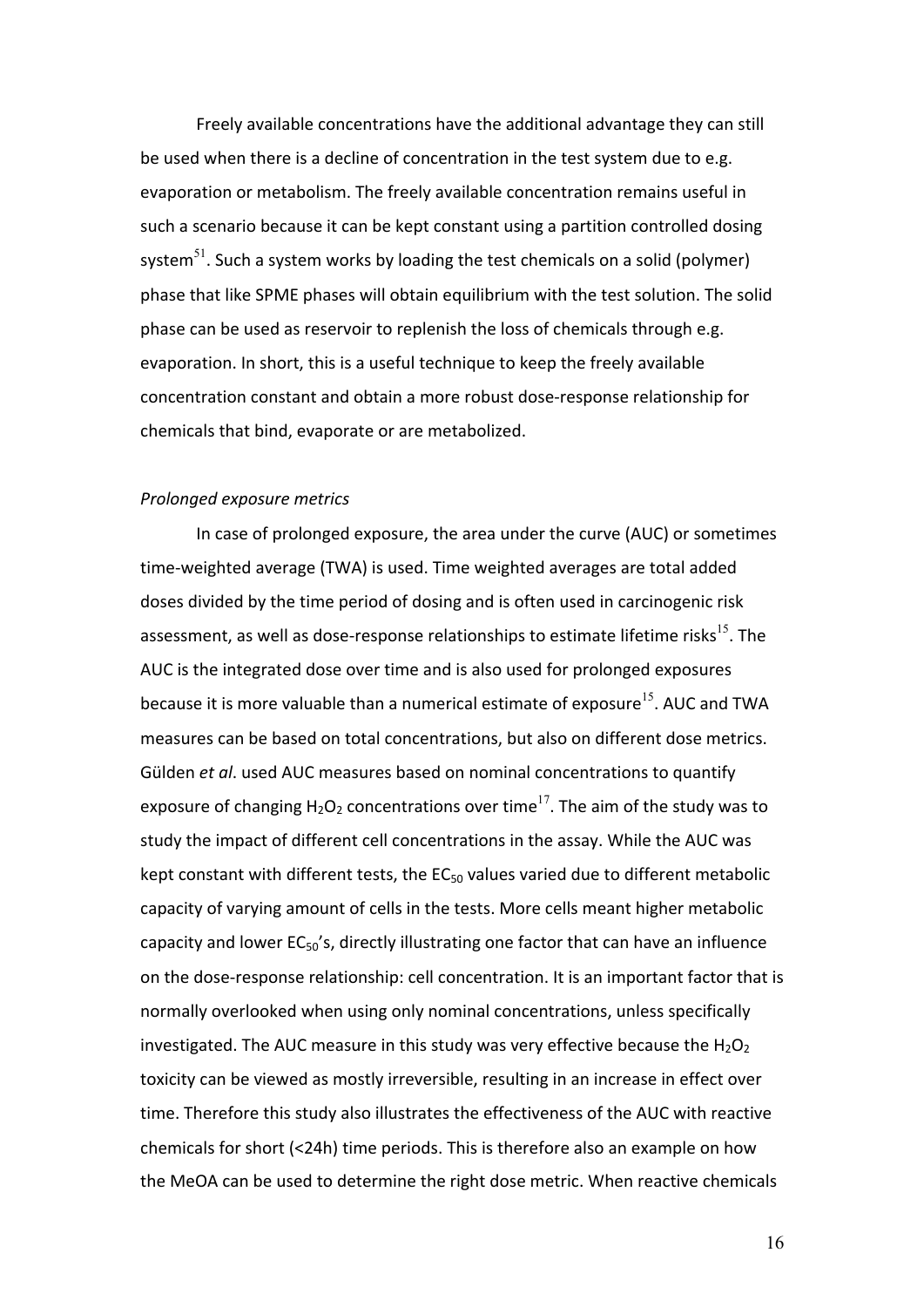are tested causing (irreversible) accumulative damage, an integrated or weighted measure should be used. For other chemicals like baseline toxicants, the AUC measure would be less informative because one can expect an effect only after a peak exposure above a threshold value. In such a case, the exposure history beneath the threshold is not very important meaning that an AUC or TWA measure is not useful.

#### In vivo dose metrics, target dose and internal concentrations

Like *in vitro* systems, similar problems have been encountered for exposure metrics in vivo. The in vivo dose metrics are visualised in figure 3 and have analogue processes as illustrated for *in vitro* in figure 1. Just like in the field of *in vitro* toxicology, often external nominal concentrations are used. In other words, the concentration is derived from the amount of compound an animal or human is exposed to divided by its weight. Alternatively, the concentration in external media can be used in e.g. aquatic systems with fish<sup>52</sup>. Analogue to the *in vitro* experiments, this concentration does not account for binding and other loss parameters. In this case these parameters are whole blood binding, lipid binding, metabolism, but also absorption parameters and so on. Thus in fact, the actual concentration at the target site, i.e. the site where the chemical exerts its toxic effect through some mechanism is not known. As alternative for nominal external concentrations it is possible to use internal concentrations or internal residues like blood concentrations or tissue concentrations. The difficulty with tissue residues is that the extraction of tissue for concentration measurements remains delicate work<sup>22</sup>. However, the internal residue concept exists for over a century and can be considered a better dose surrogate for the concentration at the site of toxic action<sup>52</sup>. This relates again to the concept that the concentration at the target site would explain the effects best as there are no factors influencing the relationship like bioavailability, absorption parameters etc. Unfortunately such a concentration is almost always not measurable. Therefore best surrogates are internal residues, as close as possible to the site of toxic action.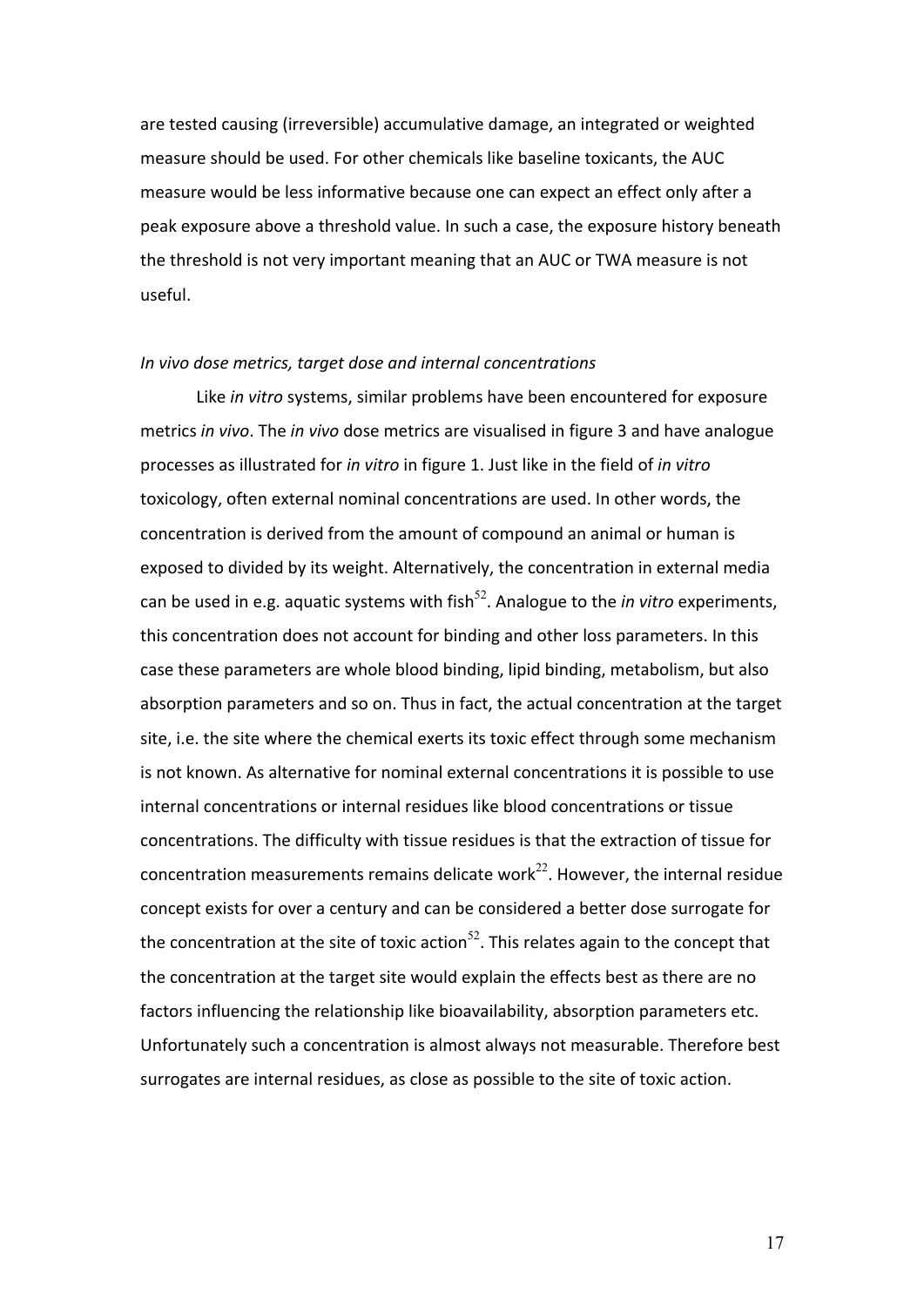

Figure 3. Schematic representation of dose metrics in vivo. The figure is a parallel to the dose metrics *in vitro* as can also be seen in figure 1. Figure Adapted from Escher and Hermens<sup>14</sup>.

For risk assessment utilising alternative methods based on the mechanisms and small modes of action, it is important to consider these *in vivo* dose metric concepts. In parallel with *in vivo* metrics, freely dissolved concentrations in *in vitro* tests still remain an *in vitro* external dose metric and a surrogate to the concentration at the site of toxic action. Again in theory, the closer the dose metric is to the target site, the stronger the relationship between the dose and effect. For example, if the chemical exerts its toxic effect inside the cell cytoplasm, the freely available concentration in the cytoplasm of the cell should predict the response better due to a lower amount of confounding factors such as cell absorption and binding by proteins inside the cytoplasm. Similarly, the concentration in the cellular membrane would predict effects better if the compound exerts its effect in the cell membrane, as is the case for the baseline toxicants mentioned before. Although possible, the internal concentrations require substantial effort to measure and the best alternative surrogate would still be bioavailable external concentration. This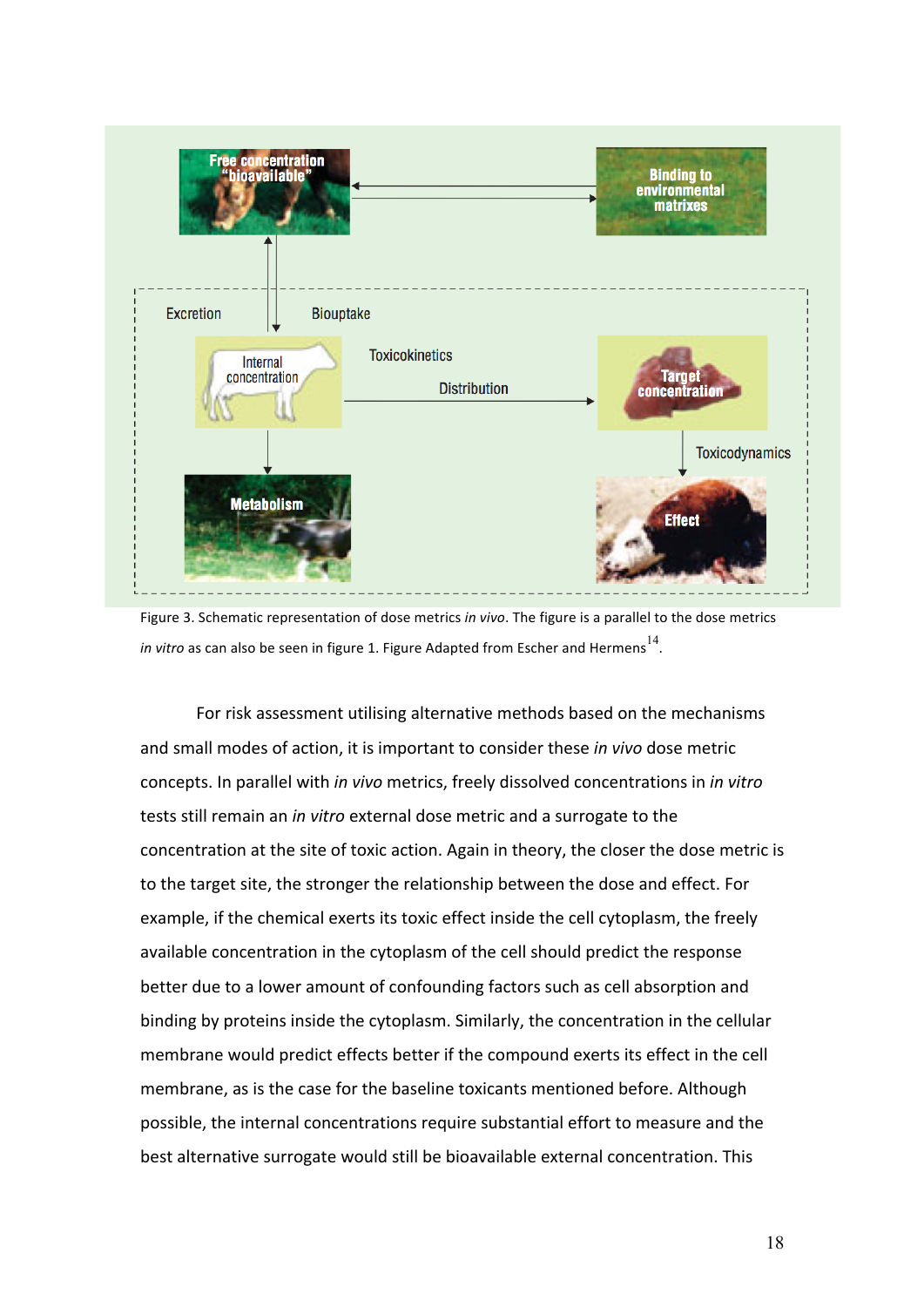freely available concentration is also a good alternative if the mechanisms and perhaps small modes of action are unknown.

## Conclusion and Recommendations

Where conventional techniques require too much time and effort to cope with the new testing demands of regulations such as REACH, alternatives need to take their place. However, these alternative methods require some standardisation on dose metrics before broad implementation. This thesis aimed to put different dose metrics used in toxicology into perspective for dose extrapolation purposes.

This document explained some of the most important doses used *in vitro* and *in vivo* as they provide insight on the issues and possible solutions. Essentially, the best dose metric would be the concentration at the target site where the most important and sensitive toxic MeOA of the test chemical is located. Because such a concentration is very difficult to obtain, surrogates are available of which internal concentrations would be the closest achievable dose metric. Examples are membrane concentration for baseline toxicants or MeOA in the membrane, and cytoplasm or even nuclear/organelle concentrations for specific MeOA and MoOA inside the cell. However, obtaining an internal concentration for all compounds also requires substantial effort. Another more feasible alternative would be to use an external dose surrogate such as nominal concentrations. Such a dose metric can only be used however, when there is evidence the chemical is not bound significantly to anything in the test system, and has limited evaporation. In case the bioavailability is reduced, freely available concentrations should be used. It must be clear however, that these dose metrics will explain the effect worse with wrong assumptions and with being further away from the target site.

Although it is quite certain internal concentrations will predict the MoOA best, it has not been investigated, and for dose extrapolation purposes it may not be worth it. Additionally, with an internal dose extrapolated, there is still a need to calculate what the concentration outside the cell is for risk assessment purposes. Therefore, internal concentration should not be used on their own but in combination with an external dose metric. In this case, the external concentration will give information about the proportion going inside the cell, while the internal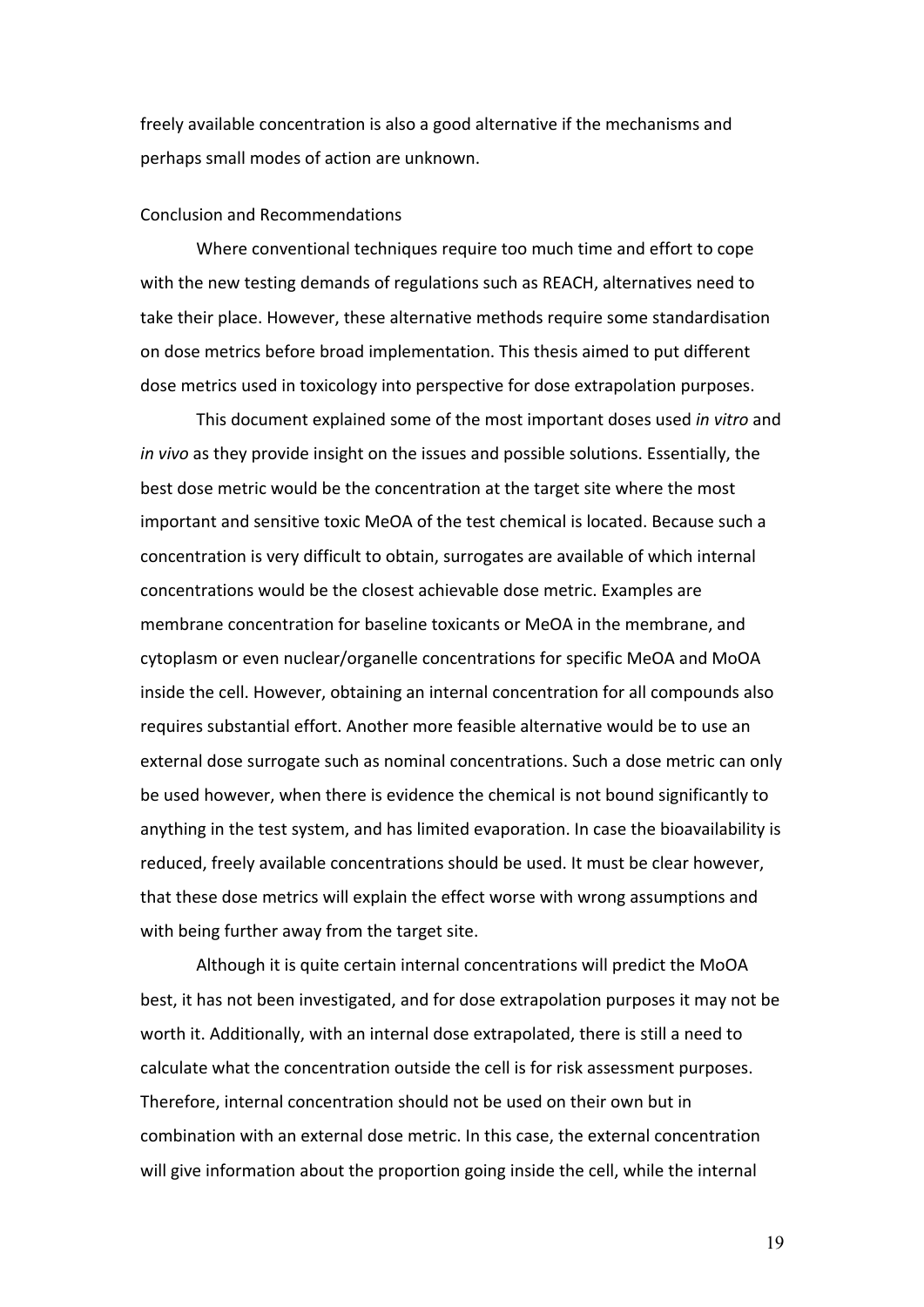concentration forms the basis for the dose-effect relationship. Whether it is truly worth to use internal concentrations as dose metric on top of an external exposure measures remains to be investigated.



Figure 4. Scheme for dose metric choice. First a choice should be made for an external dose metric on bioavailable or nominal basis. Additionally, the metric can be combined with an internal concentration based on the mechanisms of action if possible. Finally the metric can be integrated or averaged in case of prolonged exposure and e.g. irreversible mechanisms.

> A small scheme is proposed here to make the choice for the right dose metric easier (figure 4). Initially a choice should be made for an external dose metric, such as freely available or nominal concentration based on the information available on the physiological parameters of the test compound. Afterwards an internal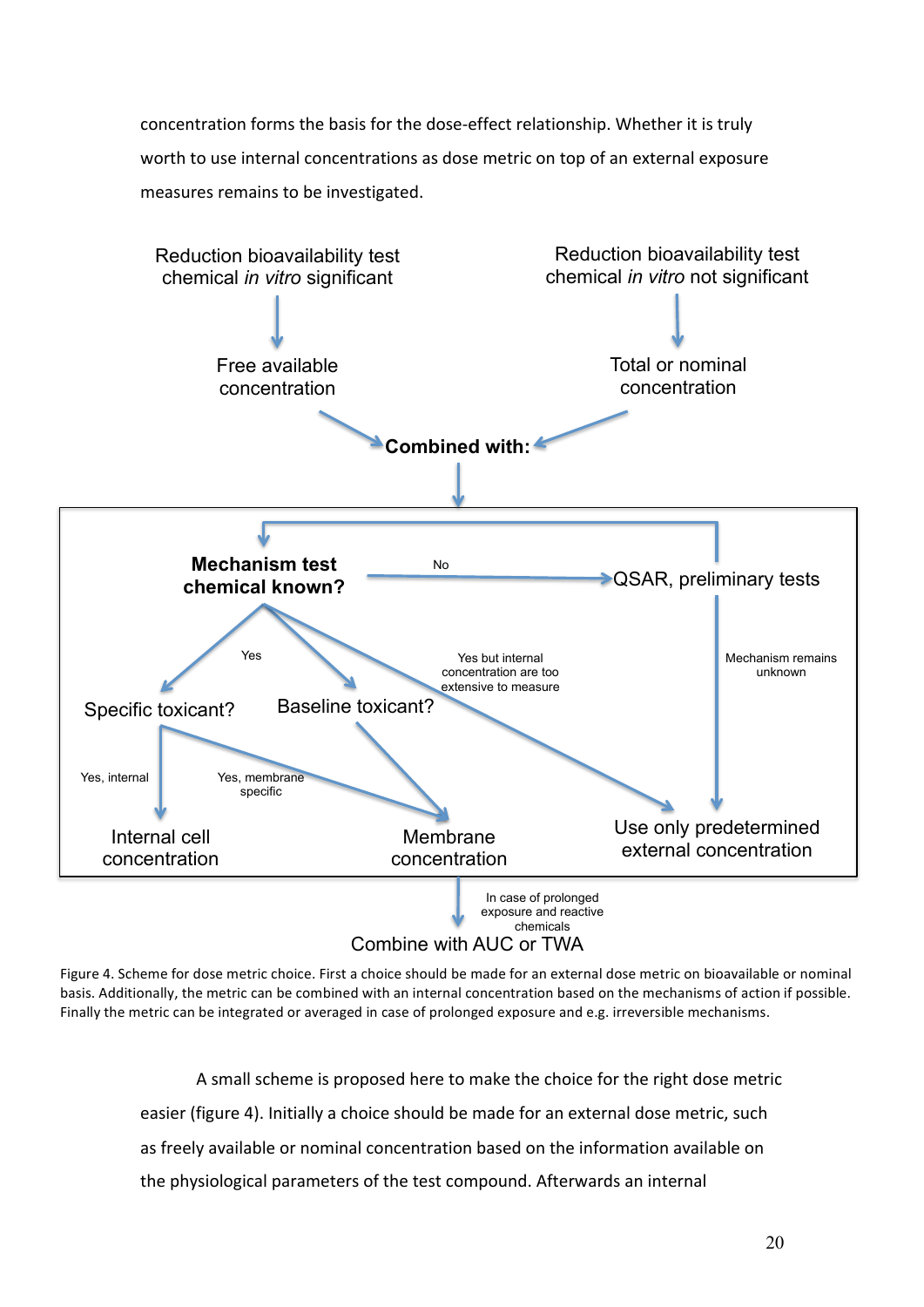concentration can be considered if the tools are available and the MeOA is known. For example, if the chemical is a baseline toxicant, acting through accumulation in the cell membrane causing narcosis, membrane concentrations can be considered. Notably the importance of such an additional measurement remains to be investigated. Finally, the dose metrics can be combined in prolonged metrics such as AUC or TWA if applicable considering the MeOA. As discussed before, AUC or TWA measures should be used in case of reactive or specifically acting chemicals causing (irreversible) accumulative damage.

The threshold in bioavailability reduction is an arbitrary and political choice. In terms of improving the dose effect relation and extrapolation to the best we can, an allowance of 5% reduction in bioavailability could be used. However, in terms of changes in the dose effect prediction *in vivo*, a bioavailability of up to 50% in the *in* vitro test may still have little impact. Gülden et al. showed using modelled bioavailable concentrations, that chemicals with a Log<sub>kow</sub> below 2.0 do not need to be corrected as it has little impact on the dose-response<sup>49</sup>. Furthermore, for high potency chemicals ( $EC_{50}$ <1000  $\mu$ M) binding may become negligible. Thus the threshold value of  $Log_{kow}$ 2.0 is only a guide and should not be used solely. As another example, the bioavailability of polar test compounds may still be reduced in e.g. an *in vitro* test where metabolism occurs. Furthermore there are other parameters that could have an impact on bioavailability like protein binding  $(K_d)$  and pKa or charge of the compound for e.g. cell uptake. Although true threshold values remain to be established, it is clear that possible reductions in bioavailability need to be considered, and if there is any doubt, the freely available concentration should be used. 

In conclusion two main factors determine the choice for the right dose metric in an *in vitro* assay. (1) The physiochemical properties of the chemical (e.g. Log<sub>kow</sub>, K<sub>d</sub>, pKa), and (2) the MeOA measured in the particular assay set-ups. Consideration of these factors is important to prevent bias in estimated dose-response relationships and extrapolation attempts. To help choose the right dose metrics for a particular *in* vitro assay with the purpose of establishing dose-response relationships the scheme can be followed shown in figure 4. Whether internal concentrations are truly worth measuring for use in dose extrapolations remains to be investigated. In addition, a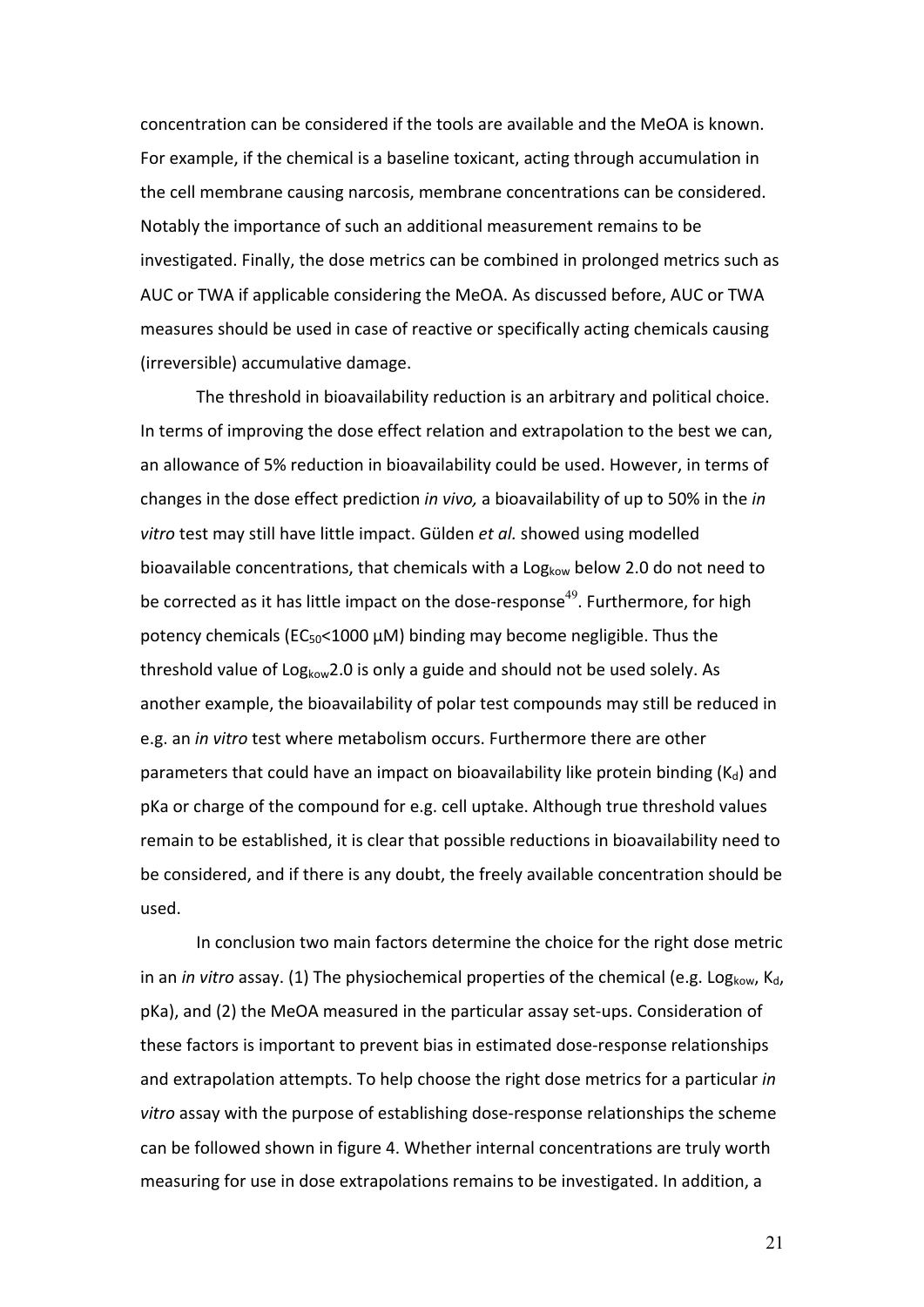bioavailability cut-off value needs to be established to choose either freely available, or nominal concentrations as external dose metric.

# Acknowledgements

I would like to thank Dr. Nynke Kramer for supervising this thesis, her comments and her input in our discussions.

# References

1. European Commission, E. Regulation (EC) No 1907/2006 of the European Parliament and of the Council of 18 December 2006. concerning the Registration, Evaluation, Authorisation and Restriction of Chemicals (REACH), establishing a European Chemicals Agency, amending Directive 1999/45/EC and repealing Council Regulation (EEC) No 793/93 and Commission Regulation (EC) No 1488/94 as well as Council Directive 76/769/EEC and Commission Directives 91/155/EEC, 93/67/EEC, 93/105/EC and 2000/21/EC. *Official Journal of the European Union* **L136**, 3-280 (2006).

2. Hartung, T. & Rovida, C. Chemical regulators have overreached. *Nature* 460, 1080-1081 (2009).

3. ECHA. New study on the number of test animals for REACH. Press Release ECHA/PR/09/11 (2009).

4. Hofer, T. *et al.* Animal testing and alternative approaches for the human health risk assessment under the proposed new European chemicals regulation. Arch. Toxicol. 78, 549-564 (2004).

5. Breithaupt, H. The costs of REACH. REACH is largely welcomed, but the requirement to test existing chemicals for adverse effects is not good news for all. *EMBO Rep.* **7**, 968-971 (2006).

6. The European Parliament and the Council of the European Union. Directive 2003/15/EC of the European Parlia- ment and of the council of 27 February 2003 amending Council Directive 76/768/EEC on the approximation of the laws of the member states relating to cosmetic products.

http://ec.europa.eu.proxy.library.uu.nl/consumers/sectors/cosmetics/documents/directive/  $. (2003).$ 

7. Russel, W. S. & Burch, R. L. The principles of humane experimental technique. Methuen *London* (1959).

8. National Research Council, Committee on Toxicity Testing and Assessment of Environmental Agents. <br />Toxicity testing in the 21st century: A vision and a strategy. The *National Academies Press*, 1-216 (2007).

9. Heringa, M. *et al*. Toward more useful in vitro toxicity data with measured free concentrations. *Environ. Sci. Technol.* **38**, 6263-6270 (2004).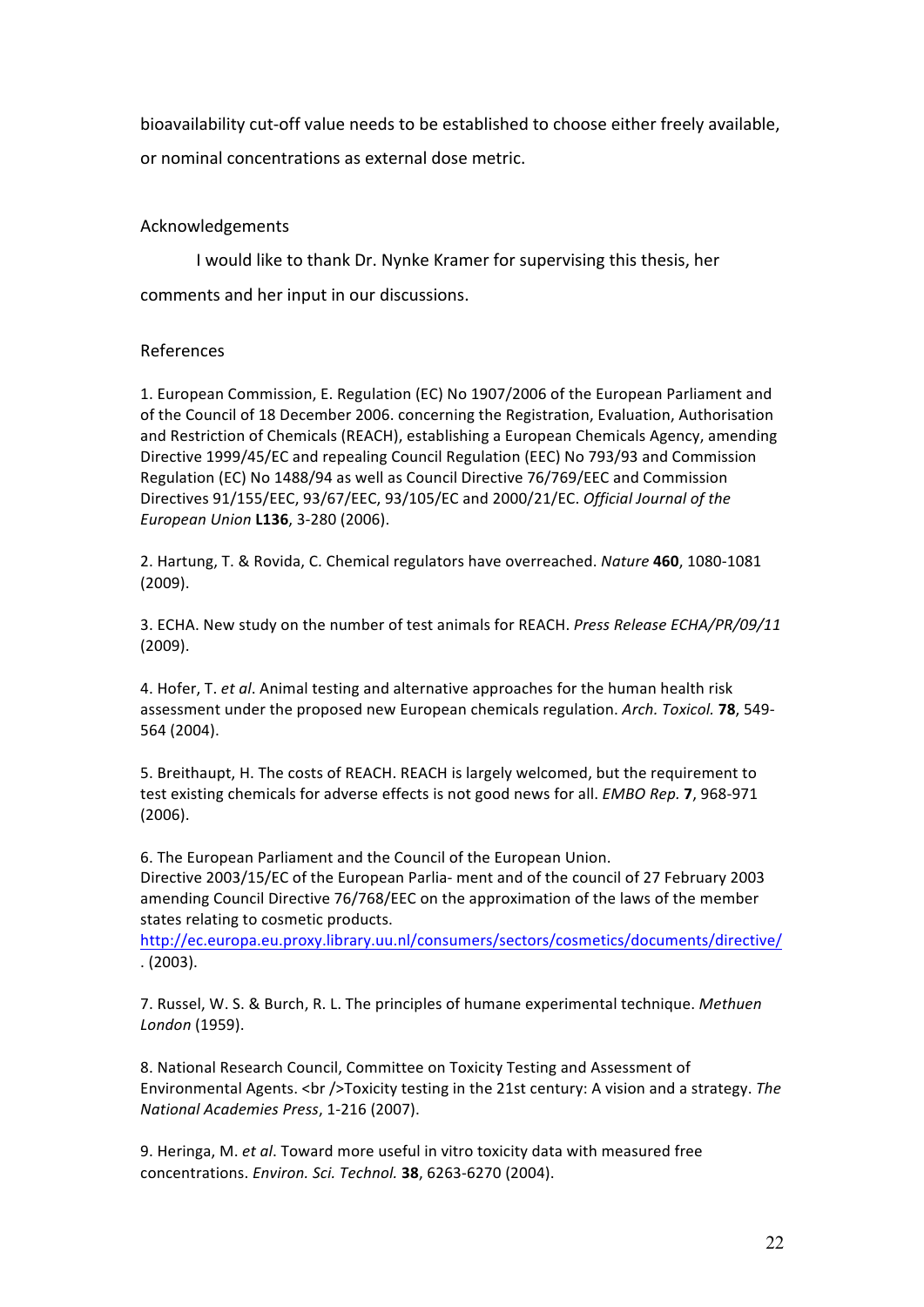10. Hestermann, E., Stegeman, J. & Hahn, M. Serum alters the uptake and relative potencies of halogenated aromatic hydrocarbons in cell culture bioassays. *Toxicol. Sci.* 53, 316-325 (2000).

11. Gulden, M., Morchel, S. & Seibert, H. Factors influencing nominal effective concentrations of chemical compounds in vitro: cell concentration. *Toxicol. Vitro* **15**, 233-243 (2001).

12. Seibert, H., Morchel, S. & Gulden, M. Factors influencing nominal effective concentrations of chemical compounds in vitro: medium protein concentration. *Toxicol. Vitro* **16**, 289-297 (2002).

13. Schreiber, R., Altenburger, R., Paschke, A. & Kuester, E. How to deal with lipophilic and volatile organic substances in microtiter plate assays. *Environ. Toxicol. Chem.* 27, 1676-1682 (2008).

14. Escher, B. & Hermens, J. Internal exposure: Linking bioavailability to effects. *Environ. Sci. Technol.* **38**, 455A-462A (2004).

15. Paustenbach, D. The practice of exposure assessment: A state-of-the-art review (Reprinted from Principles and Methods of Toxicology, 4th edition, 2001). *J. Toxicol. Env. Health-Pt b-Crit. Rev.* **3**, 179-291 (2000).

16. Riedl, J. & Altenburger, R. Physicochemical substance properties as indicators for unreliable exposure in microplate-based bioassays. *Chemosphere* 67, 2210-2220 (2007).

17. Guelden, M., Jess, A., Kammann, J., Maser, E. & Seibert, H. Cytotoxic potency of H2O2 in cell cultures: Impact of cell concentration and exposure time. *Free Radic. Biol. Med.* 49, 1298-1305 (2010).

18. Kramer, N. I., van Eijkeren, J. C. H. & Hermens, J. L. M. Influence of albumin on sorption kinetics in solid-phase microextraction: Consequences for chemical analyses and uptake processes. *Anal. Chem.* **79**, 6941-6948 (2007).

19. Kramer, N. I., Krismartina, M., Rico-Rico, A., Blaauboer, B. J. & Hermens, J. L. M. Quantifying Processes Determining the Free Concentration of Phenanthrene in Basal Cytotoxicity Assays. *Chem. Res. Toxicol.* **25**, 436-445 (2012).

20. Hartung, T. From alternative methods to a new toxicology. *Eur. J. Pharm. Biopharm.* **77**, 338-349 (2011).

21. Blaauboer, B. J. Biokinetic Modeling and in Vitro-in Vivo Extrapolations. *Journal of Toxicology and Environmental Health-Part B-Critical Reviews* **13**, 242-252 (2010).

22. Escher, B. I. *et al*. Crucial role of mechanisms and modes of toxic action for understanding tissue residue toxicity and internal effect concentrations of organic chemicals. *Integrated environmental assessment and management* **7**, 28-49 (2011).

23. KONEMANN, H. Quantitative Structure-Activity-Relationships in Fish Toxicity Studies .1. Relationship for 50 Industrial Pollutants. *Toxicology* 19, 209-221 (1981).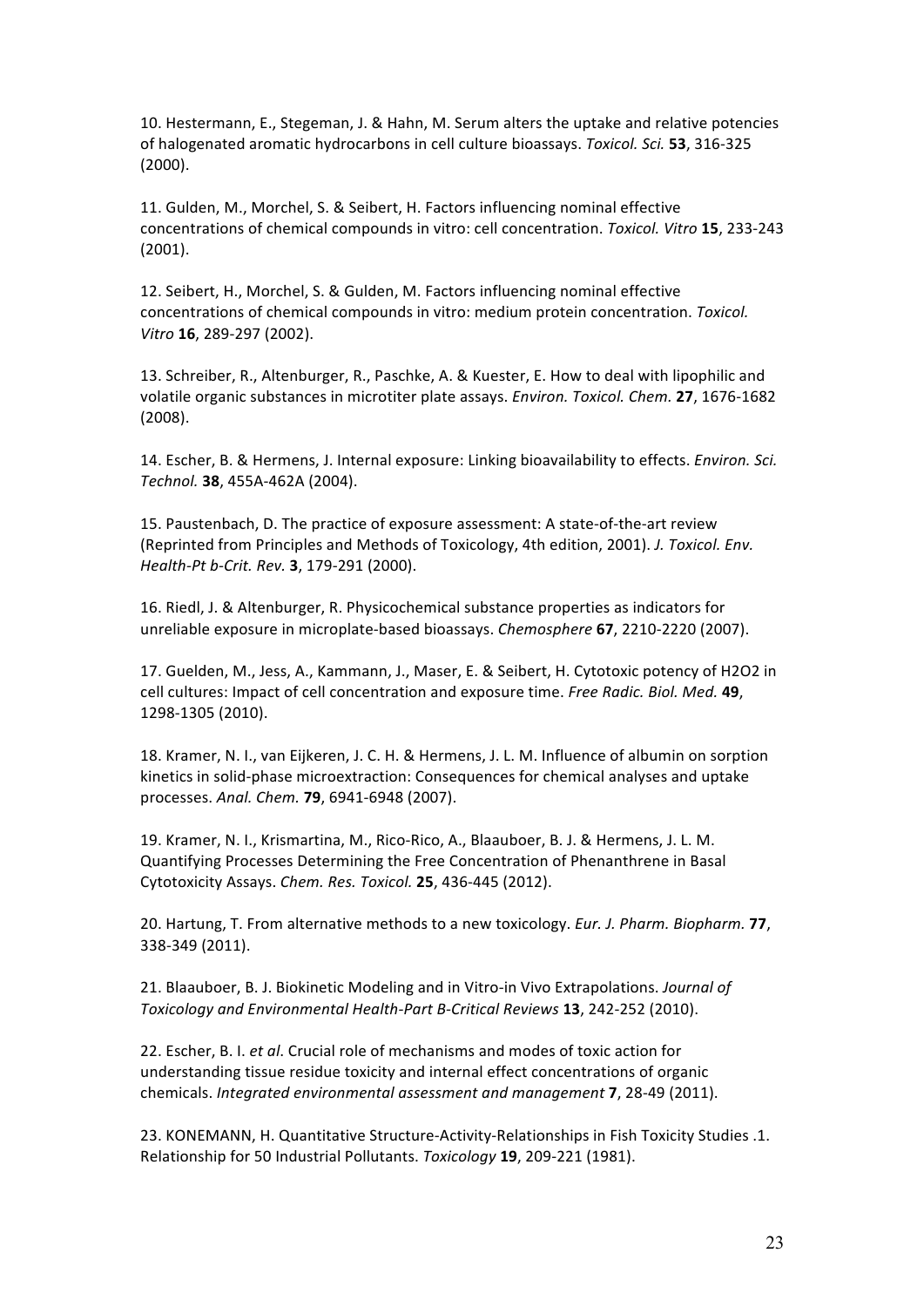24. Mackay, D. *et al.* The physicochemical basis of QSARs for baseline toxicity. *SAR QSAR Environ. Res.* **20**, 393-414 (2009).

25. Hartung, T. & Daston, G. Are in vitro tests suitable for regulatory use? *Toxicol. Sci.* **111**, 233-237 (2009).

26. OECD. OECD Guideline for testing of chemicals section 4: Health effects. Guideline 405: Eye Irritation. *Organisation for Economic Cooporation and Development, Paris, France* (2002).

27. OECD. OECD Guideline for testing of chemicals section 4: Health effects. Guideline 406: Skin sensitisation. *Organisation for Economic Cooporation and Development, Paris, France* (1992).

28. OECD. OECD Guideline for testing of chemicals section 4: Health effects. Guideline 451: Carcinogenicity Studies. *Organisation for Economic Cooporation and Development, Paris, France* (2009).

29. OECD. OECD Guideline for testing of chemicals section 4: Health effects. Guideline 440: Uterotrophic Bioassay in Rodents: A short-term screening test for oestrogenic properties. *Organisation for Economic Cooporation and Development, Paris, France* (2007).

30. Kanno, J. *et al*. The OECD program to validate the rat uterotrophic bioassay to screen compounds for in vivo estrogenic responses: Phase 1. *Environ. Health Perspect*. 109, 785-794 (2001).

31. Kanno, J. et al. The OECD program to validate the rat uterotrophic bioassay. Phase 2: Dose-response studies. *Environ. Health Perspect.* **111**, 1530-1549 (2003).

32. Basketter, D., York, M., McFadden, J. & Robinson, M. Determination of skin irritation potential in the human 4-h patch test. *Contact Derm.* **51**, 1-4 (2004).

33. Shanks, N., Greek, R. & Greek, J. Are animal models predictive for humans? *Philos. Ethics Humanit. Med.* **4**, 2 (2009).

34. Olson, H. *et al.* Concordance of the toxicity of pharmaceuticals in humans and in animals. *Regul. Toxicol. Pharmacol.* **32**, 56-67 (2000).

35. Rietjens, I. M. C. M. & Alink, G. M. Future of toxicologys - Low-dose toxicology and risk -Benefit analysis. *Chem. Res. Toxicol.* **19**, 977-981 (2006).

36. Bhogal, N., Grindon, C., Combes, R. & Balls, M. Toxicity testing: creating a revolution based on new technologies. *Trends Biotechnol*. **23**, 299-307 (2005).

37. Eisenbrand, G. *et al.* Methods of in vitro toxicology. *Food Chem. Toxicol.* **40**, 193-236 (2002).

38. Louisse, J. *et al*. The Use of In Vitro Toxicity Data and Physiologically Based Kinetic Modeling to Predict Dose-Response Curves for In Vivo Developmental Toxicity of Glycol Ethers in Rat and Man. *Toxicol. Sci.* **118**, 470-484 (2010).